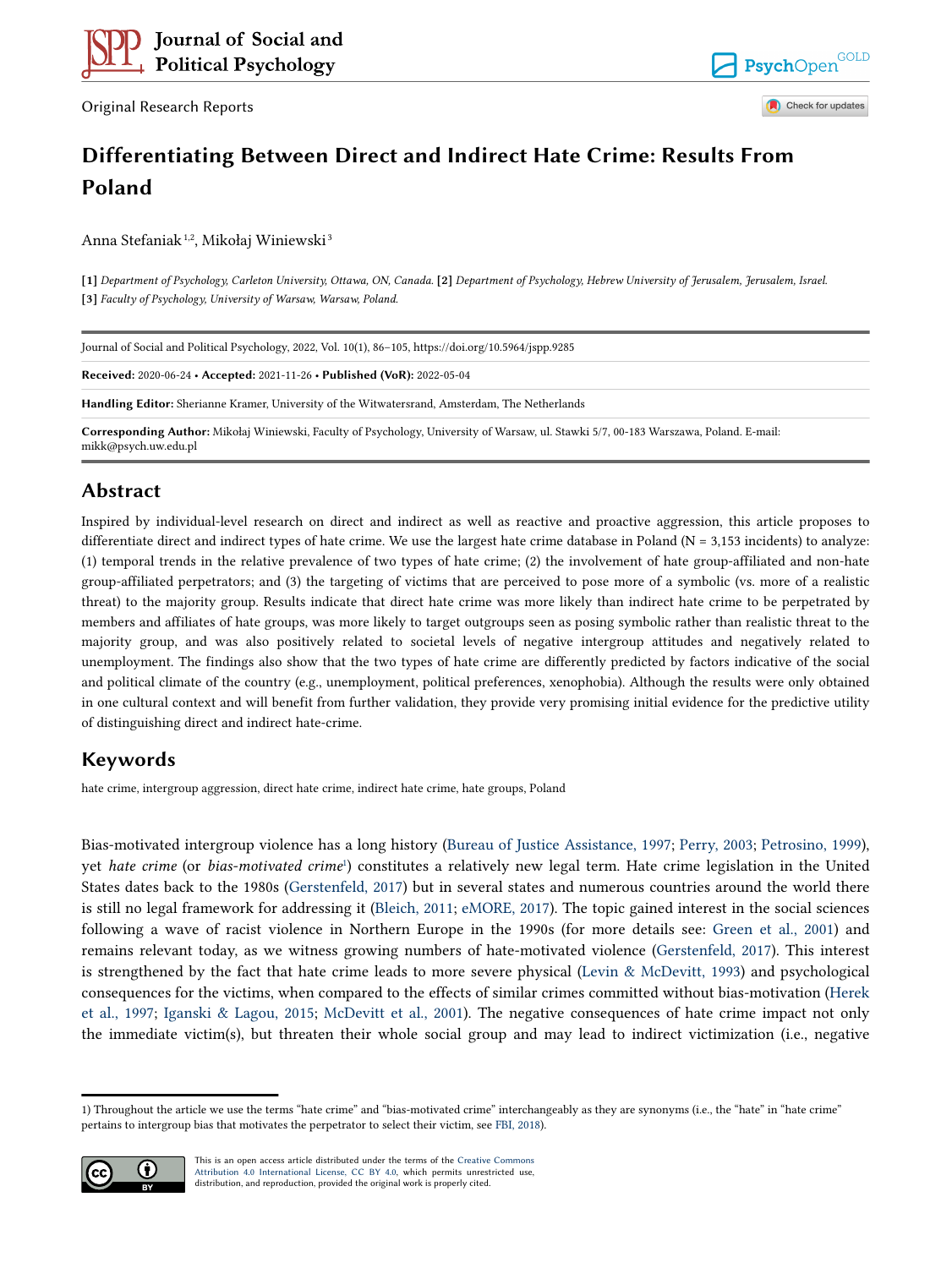emotional and behavioral consequences for non-victimized members of a group that stem from the knowledge that ingroup members had been targeted by hate crime; [Craig, 2002;](#page-15-0) [Walters et al., 2020](#page-19-0)).

To better understand the causes and consequences of hate crime, most research to date has focused on three areas of inquiry ([Craig, 2002](#page-15-0); [Green et al., 2001](#page-16-0)). The first grapples with the legal understanding of the term, the analysis of which is beyond the scope of this work. The second area focuses on the characteristics of hate crime perpetrators and factors that contribute to the occurrence of hate crime. Perpetrators have been categorized into four broad groups: thrill seekers, defenders of "territory", retaliators, and those who perceive it as a "mission" to rid their community of unwanted people ([Levin & McDevitt, 1993](#page-17-0); [McDevitt et al., 2002\)](#page-17-0). It has also been established that members of hate groups, while generally more likely to engage in bias-motivated crime, are not responsible for all hate crime [\(Dunbar](#page-15-0) [et al., 2005;](#page-15-0) [Levin & McDevitt, 1993\)](#page-17-0). The third area analyzes the consequences of hate crime for the victims. Extensive research confirms a broad range of negative consequences both for the targeted individual [\(Herek et al., 1999;](#page-17-0) [Iganski,](#page-17-0) [2001;](#page-17-0) [Iganski & Lagou, 2015](#page-17-0)) and their social groups ([Bell & Perry, 2015;](#page-15-0) [Craig, 2002](#page-15-0); [McDevitt et al., 2002\)](#page-17-0). However, despite evidence showing that aggressive behavior in humans takes on different forms ([Anderson & Huesmann, 2007;](#page-15-0) [Card & Little, 2006;](#page-15-0) [Craig, 2002](#page-15-0)) and that different groups of victims tend to become targets of different kinds of hate crimes [\(Martin, 1996;](#page-17-0) [Messner et al., 2004](#page-17-0)), surprisingly little attention has been given to differentiating types of hate crime and factors that contribute to their relative prevalence [\(Dancygier & Green, 2010\)](#page-15-0).

The current paper aims to fill this significant knowledge gap. Specifically, drawing from social psychological literature on individual and collective aggression [\(Anderson & Huesmann, 2007](#page-15-0); [Glick, 2002;](#page-16-0) [Staub, 1989\)](#page-19-0), intergroup threat [\(Stephan & Stephan, 2000](#page-19-0); [Stephan et al., 2009](#page-19-0)), and perceptions of outgroups [\(Cuddy et al., 2007](#page-15-0); [Fiske et al.,](#page-16-0) [2002\)](#page-16-0) we posit that at least two broad types of hate crimes, that we refer to as *direct* and *indirect hate crime*, need to be differentiated. By analyzing the largest hate crime database in Poland, we demonstrate that these two types of hate crime are perpetrated by different kinds of people, target different kinds of victims, and are differentially related to contextual variables (i.e., economic indicators and political climate). The practical utility of these findings lies in their potential to better inform hate crime prevention efforts and contribute to more tailored assistance to victims.

### **Hate Crime Research**

Hate crimes are crimes in which the victim has been selected based on their (perceived) membership in a social group rather than due to their individual characteristics ([Bleich, 2011;](#page-15-0) [Green et al., 2001\)](#page-16-0). They can be defined in a narrow or a broad way. Narrowly defined, hate crimes are only those acts that exhaust the legal definition of a crime in a given jurisdiction (i.e., they are a punishable offence in of themselves, e.g., battery) and are also characterized by the perpetrator's bigoted motivation ([FBI, 2018](#page-16-0)). The broader understanding does not assume that a hate crime must necessarily fulfill the definition of a crime, but understands hate crime as any discriminatory, hostile treatment of member(s) of a social group motivated by bias [\(Dancygier & Green, 2010;](#page-15-0) [Paterson et al., 2018](#page-18-0)). As there is no specific hate crime legislation in Poland,<sup>2</sup> for the purpose of this work we adopt the broader definition of hate crime.

Lack of legislation is just one of the limitations that burden investigations of hate crime. Depending on the country of interest, the definition of hate crime and the number and types of social categories (e.g., race, gender, sexual orientation) explicitly protected by the law differ, which makes cross-country comparisons difficult ([Dancygier](#page-15-0) [& Green, 2010\)](#page-15-0). Even if hate crime legislation exists, people who are targeted are often unwilling to come forward and report it. They may believe that the police cannot or would not help them or fear reprisal from the offender(s) [\(Sandholtz, Langton, & Planty, 2013](#page-18-0)). They may fear secondary victimization or, in the case of lesbian, gay, bisexual, and transgender (LGBT) victims, unwillingly revealing their sexual orientation [\(Górska et al., 2016;](#page-16-0) [Herek & Berrill, 1990](#page-16-0)). Victims targeted because of their immigrant status may be afraid of the language barrier or negative consequences of



<sup>2)</sup> The Polish Criminal Code does not define "hate crime" as a separate legal category, however, there are provisions in the Polish Constitution that guarantee equality for all and ban discrimination on any ground (Article 32), ban the existence of organizations propagating racial and ethnic hatred (Article 13); protect human dignity (Article 30), and guarantee national and ethnic minorities the right to preserve their own language and culture. Additionally, the Criminal Code enhances penalties for some crimes (battery, murder, aggravated assault, and threats) if they occurred as a result of bias motivation due to the victim's ethnicity, race, nationality, political affiliation, religious creed or worldview (Articles 118 and 119). Articles 256 and 257 of the Criminal Code also penalize propagating totalitarian regimes and hatred as well as insults and assaults due to the victim's national, ethnic, racial, or religious identity.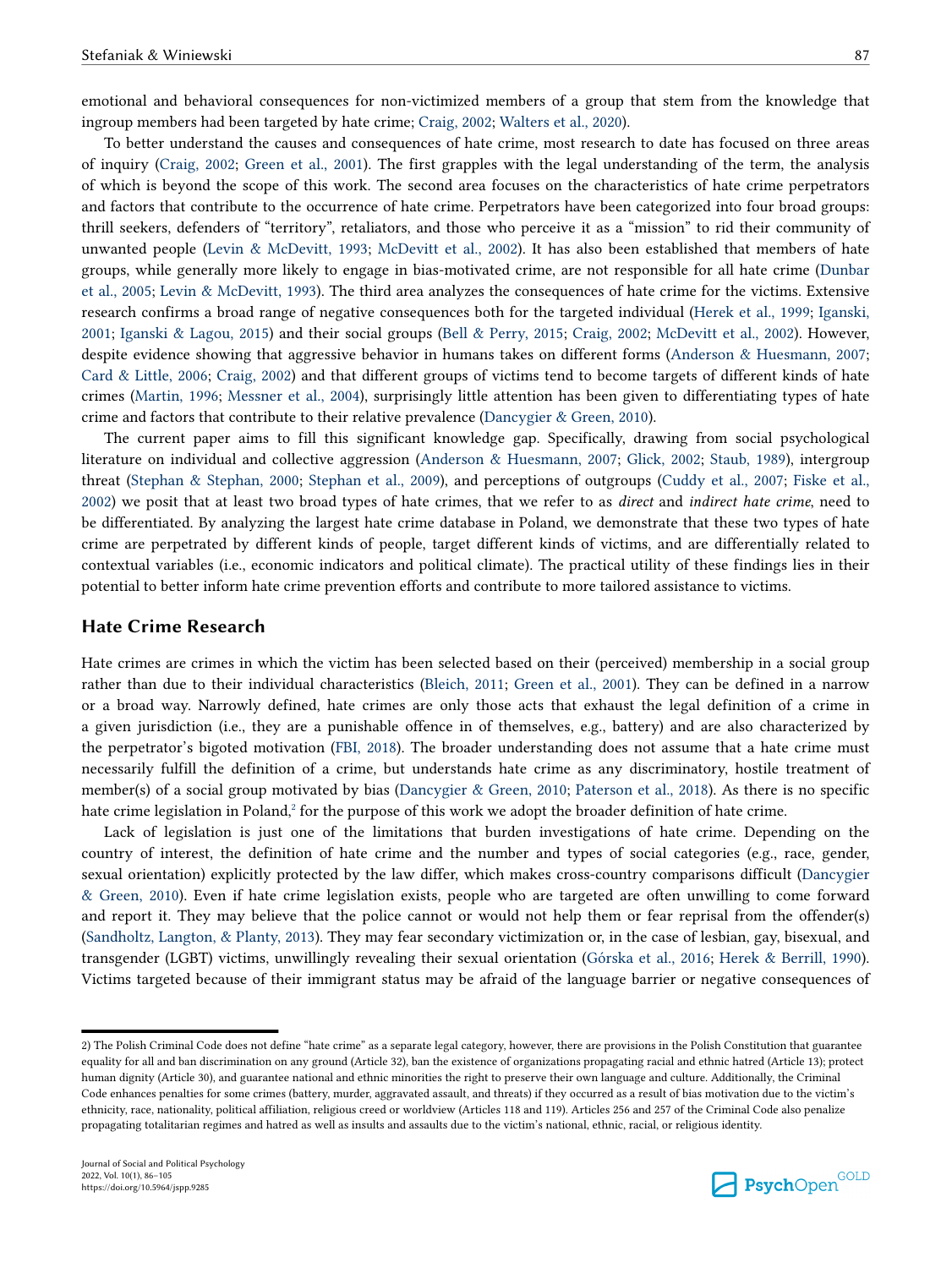revealing their legal status [\(Pawlęga & Godzisz, 2016](#page-18-0)). The police may not qualify certain incidents as hate crime, as they might underappreciate the role of bias or even themselves harbor prejudice against the victims ([Nolan & Akiyama,](#page-18-0) [1999\)](#page-18-0). All this leads to vast disproportions between the official and unofficial hate crime statistics (e.g., in Poland: [Pawlęga & Godzisz, 2016;](#page-18-0) in the UK: [Paterson et al., 2018;](#page-18-0) in the U.S.: [Sandholtz et al., 2013](#page-18-0)). In terms of methodological difficulties, hate crime is a topic that does not allow direct experimental testing, necessitating a focus on archival studies and analyses of existing data, with all their shortcomings (though see [Heng et al., 2018](#page-16-0) for a discussion of using archival data). Because of these reasons, our analyses of hate crime rely on a hate crime database - the "Brown Book" - compiled by a non-governmental organization in Poland [\(Iganski, 2011](#page-17-0); [Kornak, 2009, 2011;](#page-17-0) [Kornak & Tatar, 2013](#page-17-0)).

## **Hate Crime as Intergroup Aggression**

Aggression is defined as behavior that has the intention of harming another person, who is motivated to avoid the harm [\(Anderson & Bushman, 2002,](#page-14-0) p. 28; [Allen & Anderson, 2017](#page-14-0)). It can range from mild (e.g., name calling) to severe (e.g., stabbing someone with a knife). On the severe end of this spectrum aggression is referred to as violence, i.e., aggressive behavior that aims to inflict severe physical harm ([J. J. Allen & Anderson, 2017\)](#page-14-0). Hate crimes constitute a specific type of intergroup aggression ([Dunbar & Blanco, 2014](#page-15-0)) because the individual(s) (or groups) who perpetrate them act as representatives of their social categories and select their victims based on (perceived) group membership ([Bleich, 2011;](#page-15-0) [Green et al., 2001](#page-16-0)). In line with social identity theory [\(Tajfel & Turner, 1979](#page-19-0)), any interaction, even between just two people, is intergroup in nature if social rather than individual identities are activated. This makes hate crimes, even those committed by a single perpetrator against a single victim, inherently intergroup. Notably, intergroup contexts heighten group identification, making people more likely to comply with group norms [\(Reicher et al., 2008](#page-18-0)) but also more willing to aggress on behalf of their ingroups [\(Littman & Paluck, 2015](#page-17-0)).

Most psychological research on aggression focuses on its interpersonal aspects. This research has established that aggression is situation-specific, functional, and that it is not a unitary phenomenon (i.e., that different types of aggression exist; [Anderson et al., 2003](#page-14-0); [Dodge & Coie, 1987\)](#page-15-0). A crucial distinction differentiates direct and indirect aggression [\(Archer & Coyne, 2005;](#page-15-0) [Björkqvist, 1994;](#page-15-0) [Lagerspetz et al., 1988\)](#page-17-0). Direct aggression pertains to acts of physical, verbal or non-verbal aggression, as well as actively destroying another person's property ([Björkqvist et al., 1994](#page-15-0); [Card & Little,](#page-15-0) [2006\)](#page-15-0). It often entails a face-to-face interaction between the aggressor and the victim. Its primary purpose is to harm the victim and gain social status [\(Archer & Coyne, 2005](#page-15-0)). Indirect aggression aims to cause emotional and/or reputational harm, and its primary aim is the social exclusion of the target [\(Archer & Coyne, 2005](#page-15-0); [Björkqvist, 1994](#page-15-0); [Björkqvist et al.,](#page-15-0) [1994\)](#page-15-0).

Aggression fulfils two main functions: hostile and instrumental ([Card & Little, 2006](#page-15-0); [Fite et al., 2010\)](#page-16-0). Hostile (or reactive) aggression is impulsive and motivated by anger. It is a response to a perceived provocation and its main goal is to harm the victim ([Wilkowski & Robinson, 2010](#page-19-0)). Instrumental (or proactive) aggression results from a cold calculation and entails the existence of additional goals (beyond harming another person) as well as a degree of premeditation. Proactive and reactive aggression differ in their predictors, correlates, and behavioral outcomes ([Card & Little, 2006;](#page-15-0) [Hubbard et al., 2010](#page-17-0); [James et al., 2020](#page-17-0)).

Similarly to the study of hostile and instrumental aggression, researchers of intimate partner violence (e.g., [Johnson,](#page-17-0) [1995,](#page-17-0) [2006;](#page-17-0) [Johnson et al., 2014;](#page-17-0) [Stith et al., 2000](#page-19-0)) have argued that differentiating types of violence allows us to better understand the relative prevalence of male- vs. female-perpetrated violence in intimate relationships ([Allen et al., 2009;](#page-14-0) [Dobash et al., 1992;](#page-15-0) [Frieze, 2005\)](#page-16-0). In line with this reasoning, [Johnson \(1995](#page-17-0), [2006](#page-17-0)) shows that the type of violence that men and women resort to differs. Men are more likely to use *Intimate Terrorism*, a type of violence focused on taking control over the partner, while both men and women are equally likely to resort to *Situational Couple Violence*, which does not entail coercive control, but frequently occurs in the context of a situational conflict between partners that escalates towards violence (see [Straus & Gozjolko, 2014\)](#page-19-0).

Unlike studies on individual-level aggression and intimate partner violence, research on intergroup aggression typically treats it as a unitary phenomenon (i.e., it examines predictors of its occurrence, without analyzing its forms or components). Most of the extant research on intergroup aggression focuses on the influence of group identification [\(Littman & Paluck, 2015;](#page-17-0) [Reicher et al., 2008\)](#page-18-0) and/or the role of the situation (e.g., [Milgram, 1965\)](#page-18-0) in shaping the

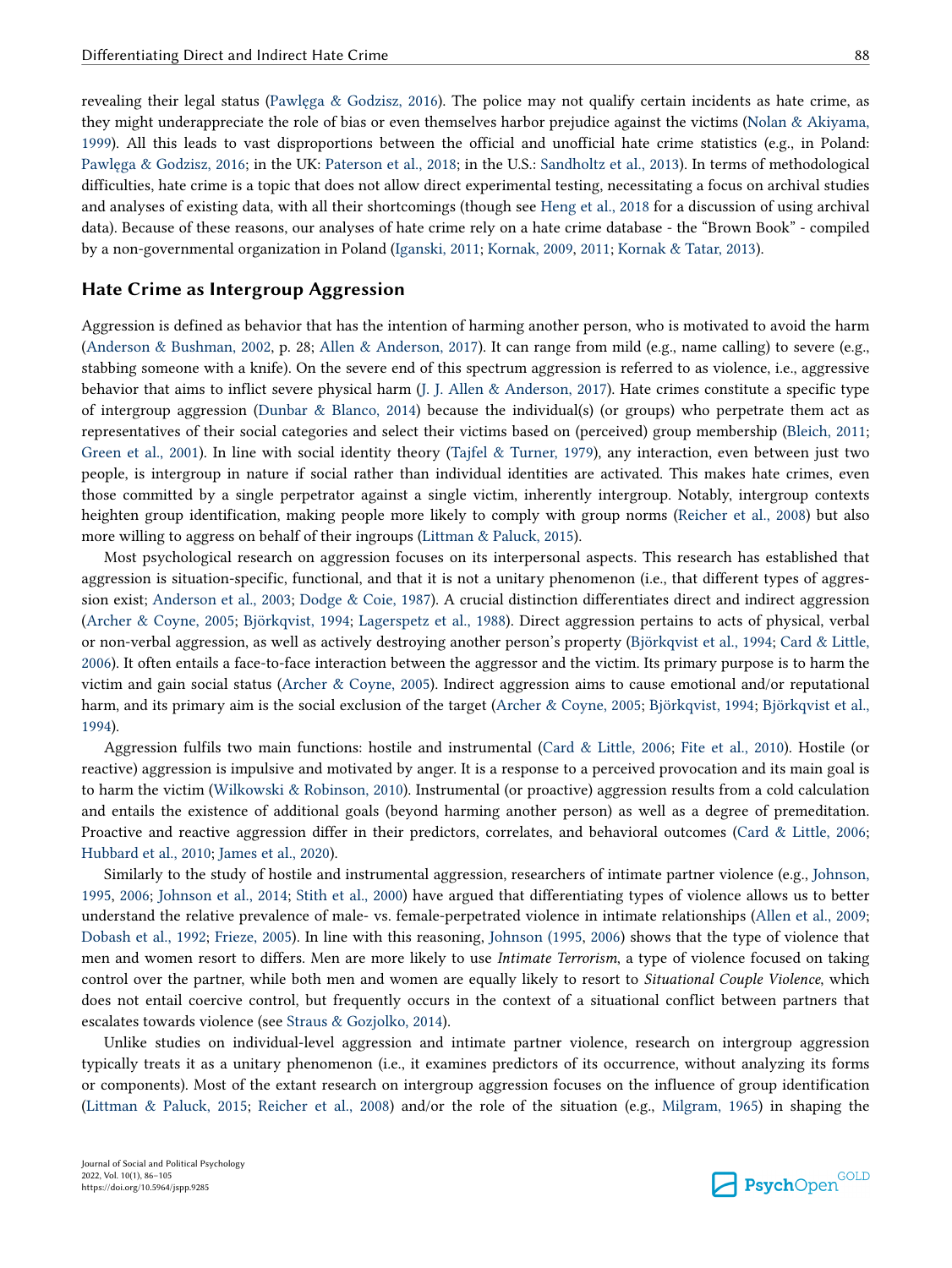occurrence of aggression or people's willingness to engage in it. For instance, studies of genocide and ethnic cleansing typically explore their political and social predictors ([Harff, 2003](#page-16-0); [Kopstein & Wittenberg, 2018;](#page-17-0) [Reicher et al., 2008;](#page-18-0) [Staub, 1989](#page-19-0), [2003\)](#page-19-0) rather than the different forms that such intergroup aggression might take. Given that the differentiation of forms of aggression and its underlying motivations contribute to better understandings of this phenomenon at the individual level, it seems inadequate that research on intergroup aggression lacks a similar distinction (Littman  $\&$ [Paluck, 2015\)](#page-17-0).

Addressing this shortcoming, we introduce a more differentiated approach to hate crime. Inspired by research on individual-level aggression [\(Archer & Coyne, 2005;](#page-15-0) [Björkqvist, 1994](#page-15-0); [Card & Little, 2006](#page-15-0)), we distinguish between *direct*  and *indirect* types of hate crime. Regardless of their commonalities (i.e., the biased motivation and the fact that hate crime affects both the person/persons who become its targets as well as their whole social group), the two types of hate crime differ significantly in terms of their goals and form. The primary goal of direct hate crime is to hurt, often physically, members of an outgroup. Direct hate crime is most often a result of a perceived provocation, has a tangible target, and resembles reactive aggression at the individual level (see [Dunbar, 2003](#page-15-0)). Examples of direct hate crime include physical violence (e.g., battery, murder) and destroying the outgroup's property (for instance destroying a car that belongs to a minority member).

In contrast, indirect hate crime does not inflict physical harm on the target and its target is less concrete (e.g., the outgroup as a whole or its parts). Indirect hate crime is very frequently verbal and aims to communicate that the targeted outgroup (or its members) is unwelcome in a given place and/or not accepted in a given community; it may also communicate threats to the outgroup. Overall, indirect hate crime assumes a more instrumental character (see [Dunbar, 2003](#page-15-0) for a similar discussion at the individual level). Examples of indirect hate crime include hostile verbal expressions, hateful graffiti, and vandalization of the outgroup's religious/sacred objects. Even though religious property is still property and as such its vandalization could be construed as a direct hate crime, we consider it an indirect hate crime because of its significant symbolic meaning. Vandalization of religious objects and places of worship (e.g., defacing Jewish tombstones, throwing pigs' blood or heads into mosques; see: [Allen, 2017](#page-14-0)) may not bring any significant physical damage to them, but it constitutes an attack on what the outgroup finds most sacred and may lead to severe negative psychological consequences (e.g., [Vincent, 2009\)](#page-19-0).

Below we propose and test a set of predictors of direct and indirect hate crime. The idea that differences in types of hate crime and their unique predictors should be investigated for a better understanding of this phenomenon has been articulated in earlier work ([Dunbar, 2003](#page-15-0); [Green et al., 2001;](#page-16-0) [Messner et al., 2004\)](#page-17-0) but to our knowledge this is the first study to empirically test this idea.

## **Predictors of Direct and Indirect Hate Crime**

Given the novelty of our approach, our main goals were to provide evidence that the two hypothesized types of hate crime can be differentiated and that they are differentially predicted by a set of variables established in the literature as predictors of hate crime and intergroup hostility. To this effect we decided to focus on three sets of predictors: perceptions of threat from the outgroup, perpetrators' associations with hate groups, and the political and economic conditions of the society.

#### **Threat**

An extensive body of research demonstrates that perceptions of outgroups shape intergroup emotions and behavior [\(Cottrell & Neuberg, 2005;](#page-15-0) [Cuddy et al., 2007](#page-15-0); [Fiske et al., 2002](#page-16-0)). In the context of intergroup aggression, a crucial variable shaping intergroup behavior is the perception of threat from outgroups [\(Littman & Paluck, 2015;](#page-17-0) [Reicher et](#page-18-0) [al., 2008\)](#page-18-0). According to the *intergroup threat theory* [\(Stephan & Stephan, 2000](#page-19-0); [Stephan et al., 2009](#page-19-0)) outgroups may be seen as posing two distinct kinds of threat: realistic or symbolic. Investigation of the former has roots in the realistic group conflict tradition ([LeVine & Campbell, 1972](#page-17-0); [Sherif et al., 1961\)](#page-18-0) which sees competition over limited resources as the main source of intergroup hostility. Subsequent research emphasized perceptions of competition rather than actual competition as the key predictor ([Esses et al., 2005](#page-16-0)). Consequently, realistic threat entails seeing outgroups as threatening the economic, political, or even physical well-being of the ingroup ([Stephan et al., 2009](#page-19-0)). In contrast,

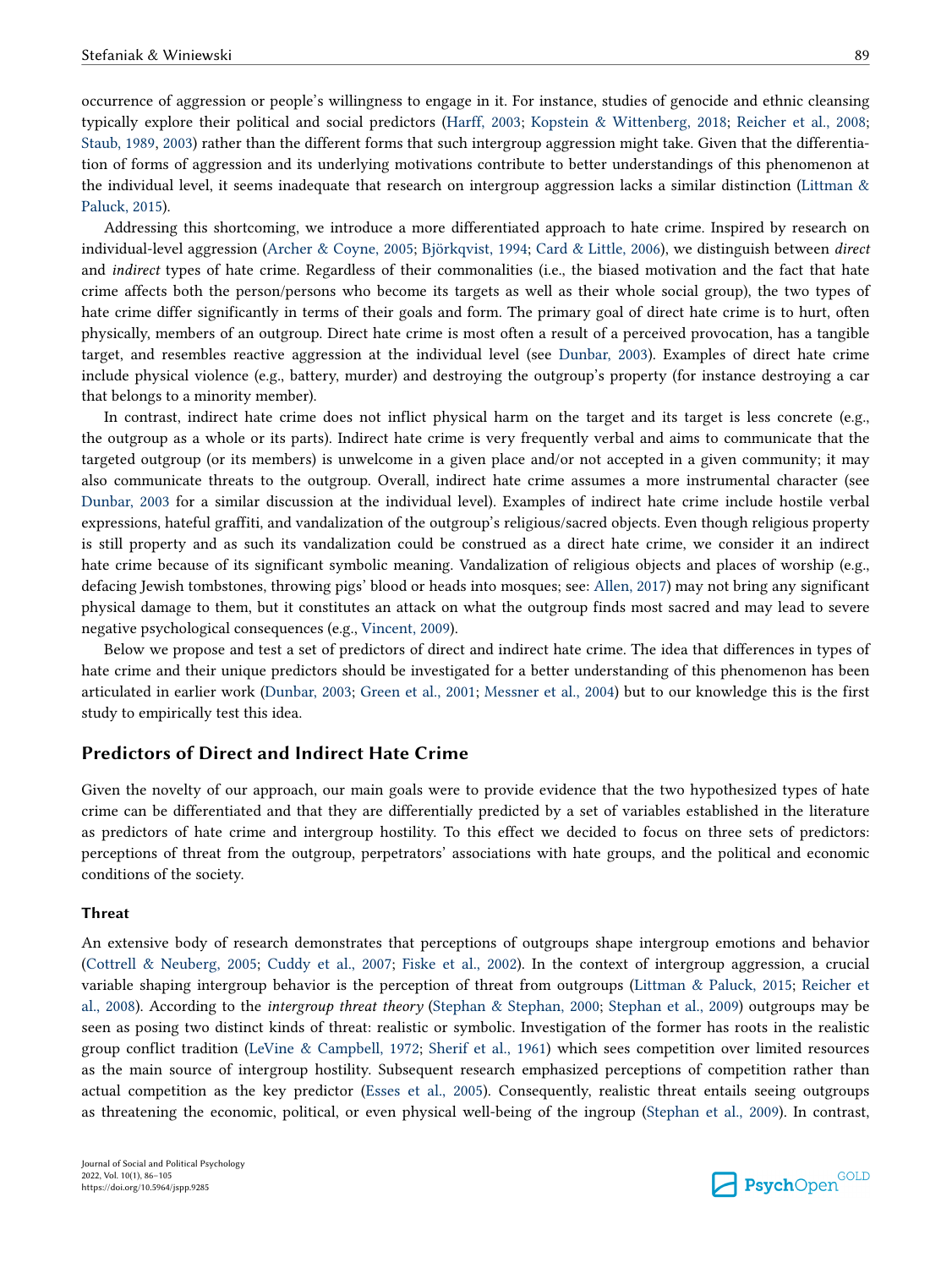symbolic threat pertains to perceptions of outgroups as different in terms of values, beliefs, or worldview and, for this reason, dangerous to the ingroup's morals and beliefs ([Stephan & Renfro, 2002](#page-19-0)).

Difficult life conditions, e.g., political or economic turmoil, have been shown to increase competition over scarce resources (i.e., increase perceptions of realistic threat) and relate to increased intergroup violence ([Hovland & Sears,](#page-17-0) [1940;](#page-17-0) [Staub, 1989,](#page-19-0) [2003\)](#page-19-0). Additionally, perceived threats to the ingroup's physical and economic well-being are seen as more severe than threats to group coordination and values [\(Cottrell & Neuberg, 2005\)](#page-15-0). In line with these findings, we hypothesize (H1) that outgroups perceived as posing more of a realistic threat elicit more aggressive reactions and thus are primarily targeted by direct types of hate crime. Consequently, outgroups seen as posing more of a symbolic threat meet with "milder", more indirect forms of hate crime.

#### **Membership in Hate Groups**

While considerable diversity exists among hate groups, all are characterized by bigoted ideology and some form of organization. Most (though not all) also espouse white supremacist views, right-wing ideology, and affiliate with a religion ([Gerstenfeld, 2017,](#page-16-0) pp. 141-147). A plethora of research has focused on the role of hate groups (e.g., neo-Nazis, skinheads) as perpetrators of hate crime [\(Craig, 2002;](#page-15-0) [Dunbar, 2003;](#page-15-0) [Dunbar et al., 2005](#page-15-0); [Gerstenfeld, 2017;](#page-16-0) [Green et](#page-16-0) [al., 2001](#page-16-0); [Watts, 2001](#page-19-0)) which is intuitive as these groups openly declare their bigoted beliefs and willingness to aggress against outgroups that they deem undesirable. Acceptance of and engagement in aggression and violence, typical of hate groups, normalizes it in those groups [\(Littman & Paluck, 2015\)](#page-17-0). This normalization, coupled with the dehumanization of outgroups ([Haslam & Loughnan, 2014](#page-16-0)) and gradual desensitization to violence ([Carnagey et al., 2007\)](#page-15-0), creates a vicious circle and makes further engagement in violence among hate group members more likely. And when they do commit hate crimes, these tend to be more severe than crime perpetrated by non-members ([Dunbar et al., 2005](#page-15-0)). While the presence of hate groups makes the occurrence of hate crime more likely [\(Adamczyk et al., 2014;](#page-14-0) [Mulholland, 2013\)](#page-18-0), it is important to note that despite hate group members' and sympathizers' propensities for hate crime, research shows that, among all hate crime offenders, members of hate groups typically constitute a minority [\(Craig, 2002](#page-15-0); [Levin & McDevitt,](#page-17-0) [1993\)](#page-17-0). This means that, notwithstanding bias-motivation of all hate crime offenders, the majority of them cannot be categorized as members of hate groups.

In light of the above, it seems important to differentiate hate crime perpetrators who belong to or sympathize with hate groups and those who do not. Since hate groups tend to engage in more severe forms of bias-motivated crime ([Dunbar et al., 2005](#page-15-0)), we hypothesize (H2) that perpetrators who belong to hate groups would be more likely to commit direct hate crimes, while other offenders (i.e., those not belonging to hate groups) should be more likely to commit indirect hate crimes.

#### **Social and Political Context**

The investigation of the effects of economic and political context on the dynamics of hate-motivated intergroup aggression has a tradition much older than the definition of hate crime. In their seminal study, inspired by the frustration-aggression hypothesis [\(Dollard et al., 1939](#page-15-0)), [Hovland and Sears \(1940\)](#page-17-0) established that the deterioration of economic conditions was associated with increased numbers of the lynching of Black Americans in the South of the U.S. While the original results have been challenged [\(Green et al., 1998](#page-16-0); [Mintz, 1946](#page-18-0)) and subsequent studies of the link between economic conditions and intergroup violence gave mixed results ([Green & Rich, 1998;](#page-16-0) [Krueger & Pischke, 1997;](#page-17-0) [Piazza, 2017\)](#page-18-0), the role of difficult life conditions is nonetheless considered a risk factor for intergroup violence [\(Staub,](#page-19-0) [1989, 2003\)](#page-19-0).

Besides indicators of economic prosperity, like unemployment or the GDP, socially shared attitudes towards members of various minority groups (e.g., ethnic, national, religious) might also constitute an important hate crime predictor. Prejudice is, after all, what puts "bias" in bias-motivated crime. Already in the 1950s, [Allport \(1954\)](#page-14-0) argued that intergroup violence is simply an extreme form of prejudice. Contemporary accounts also see prejudice as a prerequisite for hate crime [\(Franklin, 2000](#page-16-0); [Green et al., 1999\)](#page-16-0), but investigations of the relation between societal-level prejudice and hate crime remain sparse [\(Green et al., 1998](#page-16-0); [Sitzer & Heitmeyer, 2008](#page-18-0)).

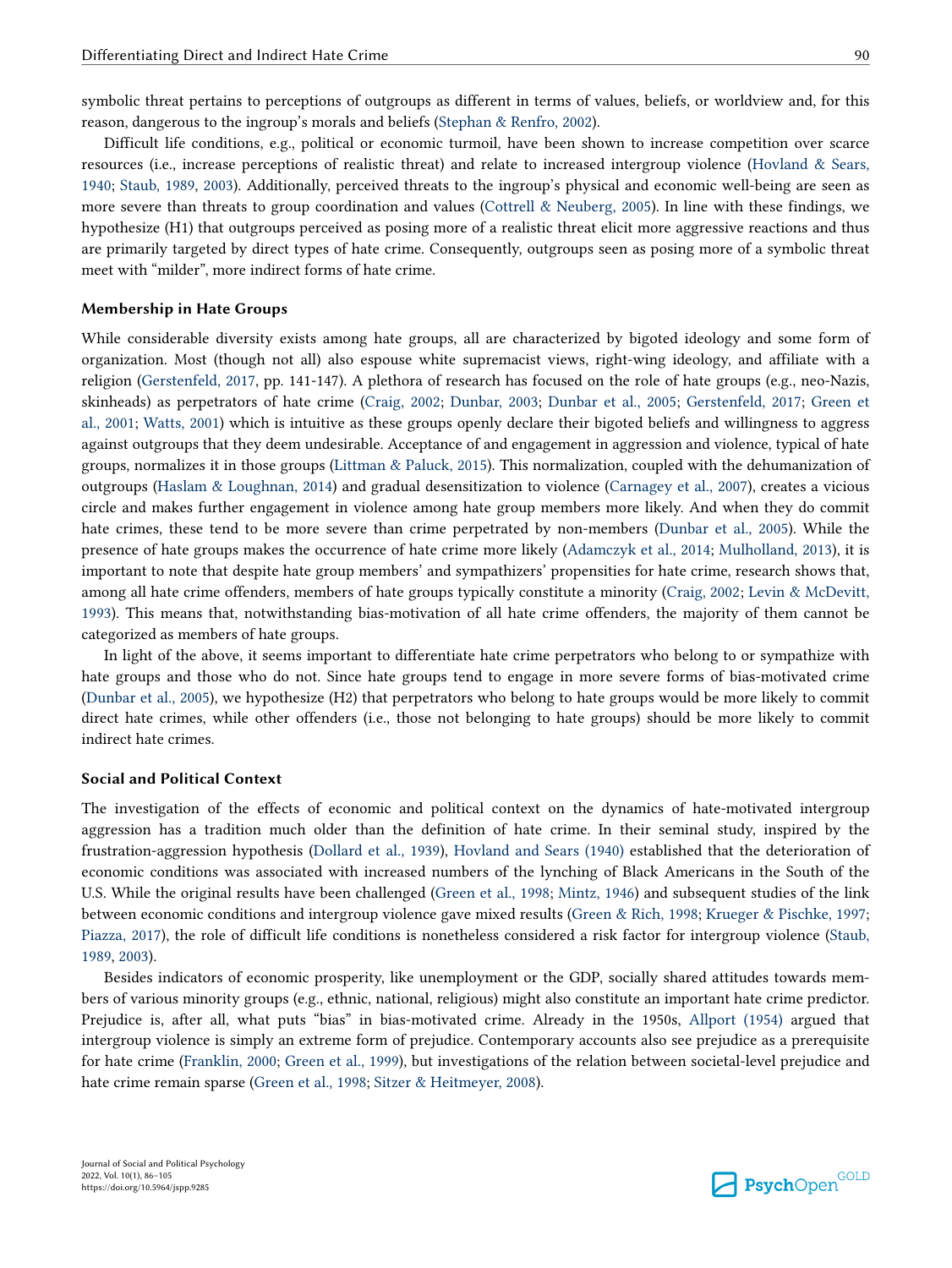There is some evidence that intergroup attitudes shared by the general public relate to bias-motivated crime. In a study of right-wing violence in Germany, [Ohlemacher \(1994\)](#page-18-0) demonstrated that public attitudes towards foreigners were significantly correlated with anti-foreigner hate crime. This is in line with a long tradition of research on normative social influence which demonstrates people's general propensity to act in ways that conform to what they believe is normative [\(Asch, 1955;](#page-15-0) [Crandall et al., 2002;](#page-15-0) [Deutsch & Gerard, 1955\)](#page-15-0). Given that it is mostly right-wing ideology that

fuels bias-motivated crime ([Gerstenfeld, 2017](#page-16-0)), it is to be expected that the more a society as a whole moves towards right-wing political preferences, the more hostile it should become to various outgroups. One indicator of such hostility may be greater prevalence of hate crime.

Although the relations between societal-level economic indicators and attitudes, and bias-motivated violence are not always straightforward, for exploratory purposes we included three indicators that may be potentially important to differentiating direct and indirect hate crime. In line with the realistic group conflict theory, we expected (H3) that negative economic conditions (operationalized as decreasing GDP and growing unemployment) predict greater prevalence of direct hate crime. We also expected that higher levels of negative intergroup attitudes (H4) and greater prevalence of right-wing political preferences in a society (H5) are positive predictors of direct forms of hate crime as both of these indicators are associated with hate crime (e.g., [Chakraborti, 2015](#page-15-0); [Müller & Schwarz, 2021](#page-18-0)).

## **Method**

## **Research Context**

The present study was conducted in Poland, a country characterized by relatively low levels of ethnic and religious diversity ([Gudaszewski, 2015\)](#page-16-0) and high levels of intergroup prejudice, when compared to other European states ([Zick et](#page-19-0)  [al., 2011](#page-19-0)). In recent years Poland has also taken a sharp anti-democratic turn [\(Csaky, 2021](#page-15-0)), however, the data analyzed herein was collected before these political changes occurred. Given Poland's limited anti-hate crime legislation (see Footnote 2) and the fact that hate crime is often underreported, even in jurisdictions with more adequate legislation [\(Górska et al., 2016;](#page-16-0) [Herek et al., 1999](#page-17-0)), official hate crime statistics constitute an inadequate data source. In order to circumvent this limitation, our investigation utilized the largest (unofficial) hate crime database in Poland, the "Brown Book" compiled by the Never Again Foundation [\(Iganski, 2011](#page-17-0); [Kornak, 2009](#page-17-0), [2011](#page-17-0); [Kornak & Tatar, 2013;](#page-17-0) [https://www.nigdywiecej.org/en/\)](https://www.nigdywiecej.org/en/). The "Brown Book" catalogues instances of hate crime as defined by the broad definition of the term cited above. The catalogue of hate crimes was created on the basis of local and national media reports that are monitored by employees of the Foundation and a network of trained volunteers. Each entry is based on a media report and/or eyewitness testimonies and cross checked with other sources (e.g., other media sources, other witnesses, relevant organizations representing minority groups). Unconfirmed events are not included in the database and misreported cases are corrected/removed as necessary. The reliability of data collected by the Never Again Foundation is widely recognized. For instance, it is used as a source of data on hate crime in Poland by the Office for Democratic Institutions and Human Rights ([https://hatecrime.osce.org/\)](https://hatecrime.osce.org/), a monitoring body within the Organization for Security and Cooperation in Europe.

Our analyses were conducted on the database of incidents that occurred between 1991 and 2013<sup>3</sup> . In total 3,153 events were recorded (see [Figure 1](#page-6-0)). Besides a written description, characteristics of each event and the involved parties are coded by the "Brown Book" authors using a system of categories. Specifically, hate crime events are categorized into 16 unique types (e.g., "Use of physical violence against members of an outgroup, battery", see [Table 1](#page-6-0) for the full list). Based on their social and/or political affiliations, perpetrators are categorized into eight types (e.g., "Members of particular hate groups/organizations") and victim(s) are categorized into nine types (e.g., "National or ethnic minorities" [Jews, Roma, Germans, Ukrainians, etc.]; see [Table 2](#page-7-0) for details). Importantly, hate crimes are complex events and their



<sup>3)</sup> The year 1991 was chosen as the first year for our analyses, as it was the first year since the cataloguing began that had data for more than half of the months in the year. The catalogue for the years prior to 1991 was very sparse. The year 2013 was the last available fully reported year at the time when this project began.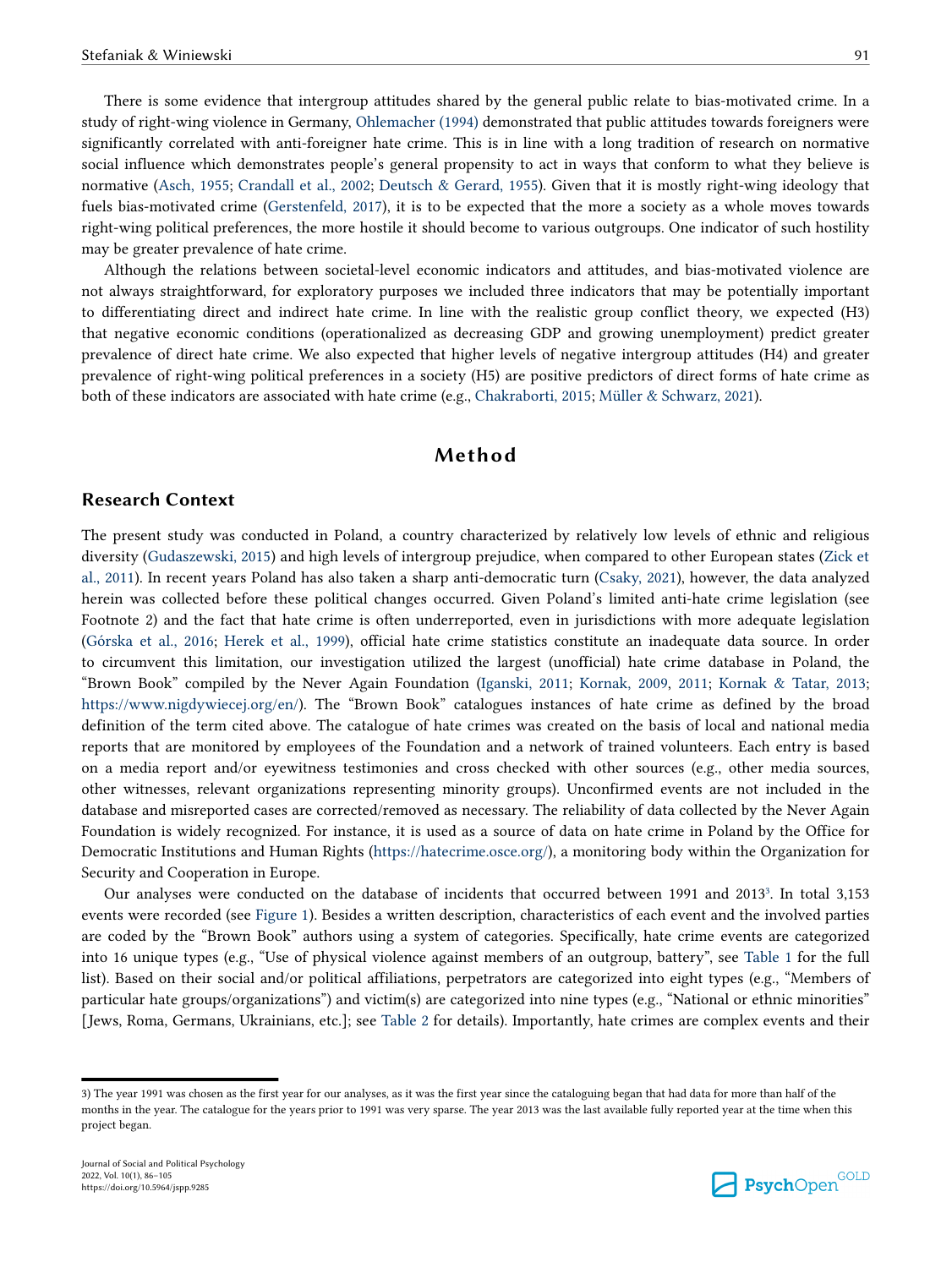<span id="page-6-0"></span>descriptions often contain more than one type of violent activity described above. In order to preserve this complexity, when more than one category of perpetrator or victim were involved or the event consisted of different actions, all of these elements were represented in the coding system. For example when a Jewish person was verbally assaulted and beaten up by a skinhead, such an event was coded as containing both verbal and physical aggression, as well as one category of victim (national minority) and one category of perpetrator (member of a hate group).

### **Figure 1**

*Frequency of Hate Crime Events Recorded in the Dataset Per Year*



### **Table 1**

*Types of Hate Crime Divided Into Direct and Indirect Hate Crime Categories*

|                                                                                                                                                                                                                                                                                                                                                                                                                                                                                                                                                                                                                                                                                                                                                                                                                                                                    | Character of the event                                                                                                                                                                                                                                                                                                                                                                                                                                                                                                                                                    |
|--------------------------------------------------------------------------------------------------------------------------------------------------------------------------------------------------------------------------------------------------------------------------------------------------------------------------------------------------------------------------------------------------------------------------------------------------------------------------------------------------------------------------------------------------------------------------------------------------------------------------------------------------------------------------------------------------------------------------------------------------------------------------------------------------------------------------------------------------------------------|---------------------------------------------------------------------------------------------------------------------------------------------------------------------------------------------------------------------------------------------------------------------------------------------------------------------------------------------------------------------------------------------------------------------------------------------------------------------------------------------------------------------------------------------------------------------------|
| Indirect hate crime                                                                                                                                                                                                                                                                                                                                                                                                                                                                                                                                                                                                                                                                                                                                                                                                                                                | Direct hate crime                                                                                                                                                                                                                                                                                                                                                                                                                                                                                                                                                         |
| • Desecration of religious/sacred objects/buildings (e.g., cemeteries,<br>mosques, synagogues)<br>• Public statements, hateful banners at concerts or mass gatherings<br>• Publications and media statements (on the radio, TV etc.); internet<br>publications<br>• Verbal aggression: name calling, threats, making "monkey sounds"<br>towards Black people<br>• Propagation of extreme ideologies; nationalist demonstrations; displays<br>of fascist/Nazi symbols and gestures<br>• Dissemination of materials (books, movies, etc.) that propagate extreme<br>right-wing ideologies (fascism, Nazism)<br>• Hateful graffiti in public space; dissemination of posters and flyers with<br>hateful contents<br>• Discrimination by the institutions of the State<br>• Other events that do not fit the above categories but are not direct,<br>physical violence | • Destruction of property of an outgroup and/or outgroup organization<br>• Vandalism: destruction of public property; riots; hooligan activities<br>• Use of physical violence against members of an outgroup; battery<br>• Theft, appropriation of outgroup member(s)' possessions<br>• Sexual violence: rape, attempted rape, sexual harassment<br>• Homicide; also death as a result of battery or other actions (e.g., arson)<br>• Disturbance of a demonstration, rally, public event; intrusion in the<br>victim's place of residence, workplace, or other location |

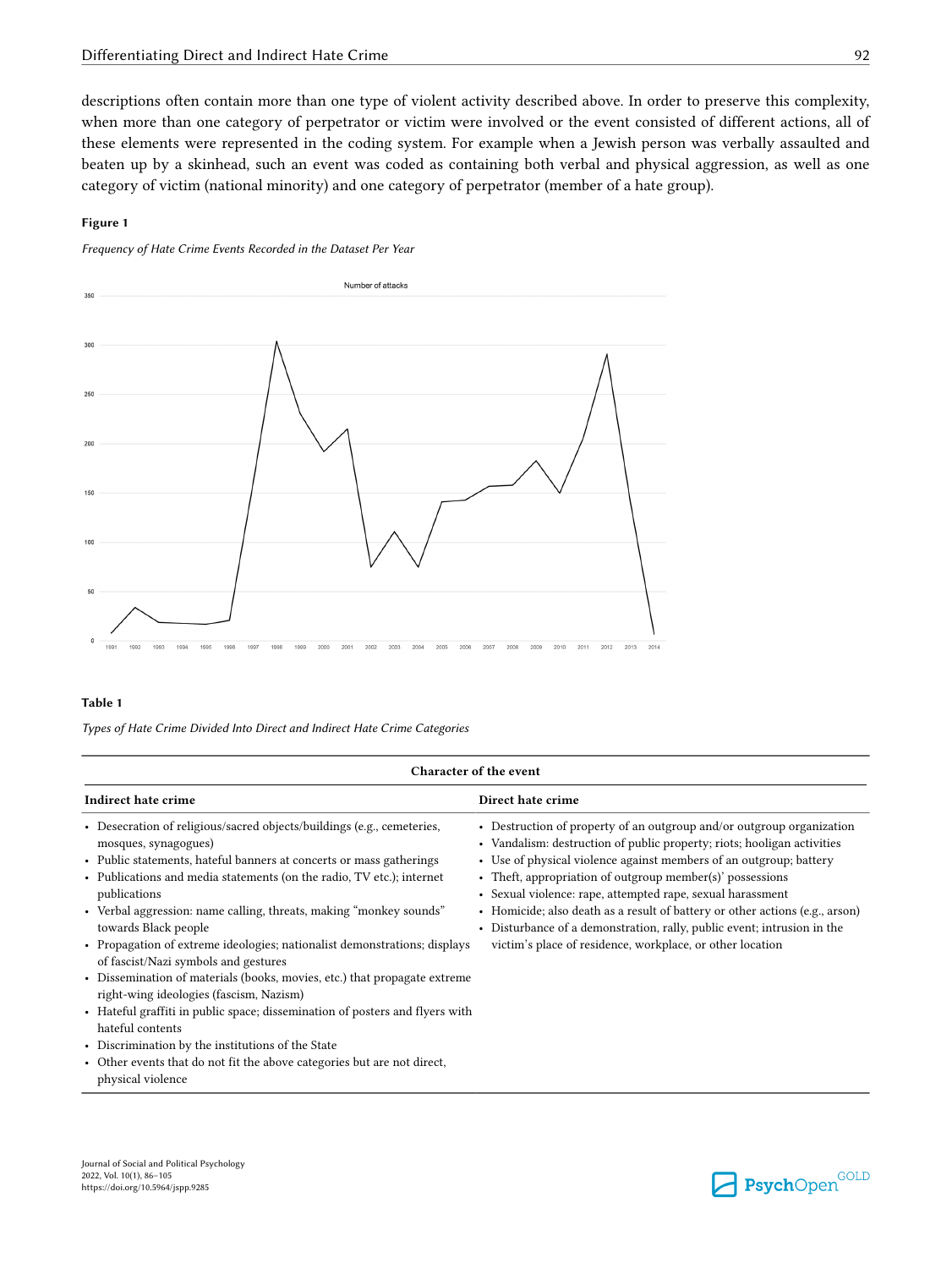## <span id="page-7-0"></span>**Measures**

## **Event-Level Independent Variables**

Characteristics of the perpetrators and victims<sup>4</sup> of a given hate crime were used as predictors of the type (direct versus indirect) of hate crime.

**Characteristics of the Victims —** The "Brown Book" distinguishes between nine types of hate crime victims (e.g., ethnic and national minorities [such as Jewish people, Roma people, Ukrainians, Belarussians]; political adversaries). Based on the integrated threat theory [\(Stephan & Renfro, 2002\)](#page-19-0) we split these distinct groups into two broad categories that represent perceived threat that is predominantly symbolic versus realistic. The first category (*symbolically threatening groups*) consisted of all political and religious groups within Polish society that are defined primarily by their distinct values and worldviews and the latter category (*realistically threatening groups*) consisted of all of the ethnic and national minorities who are often seen as competing for scarce resources with the ethnic majority members (i.e., ethnic Poles). In the following analyses, the proportion of victims belonging to groups perceived as realistically threatening to all victims in a given crime was used as an indicator of the type of victim. This proportion had a range from 1 (if all victims of a given crime belonged to groups perceived as realistically threatening) to 0 (if all victims of a given crime belonged to groups perceived as symbolically threatening). Overall 59.6% of all hate crime instances were directed at groups seen as realistically threatening (see Table 2).

#### **Table 2**

*Categorization of Perpetrators and Victims of Hate Crime*

|                                                                                                                                                                                                                                                                                  | Categories of perpetrators                                                                                                                                                                                                                                                                                                                                                                                                                                                                              |
|----------------------------------------------------------------------------------------------------------------------------------------------------------------------------------------------------------------------------------------------------------------------------------|---------------------------------------------------------------------------------------------------------------------------------------------------------------------------------------------------------------------------------------------------------------------------------------------------------------------------------------------------------------------------------------------------------------------------------------------------------------------------------------------------------|
| Hate group members<br>• Members of particular hate groups/organizations<br>• Affiliates of hate groups/organizations<br>• People associated with sports: hooligans, players, team members,<br>referees etc. <sup>ª</sup><br>• Members of right-wing subculture (e.g., skinheads) | <b>Others</b><br>• Unknown/other perpetrators<br>• Members of political parties; people in public/political office (national<br>or local)<br>• Representatives of the Catholic Church<br>• Neighbors, fellow city/village dwellers<br>• Local administration members<br>• Members of the Parliament<br>• Owners/staff of restaurants, bars, hotels, etc.; employees of centers for<br>asylum seekers<br>• Public persons (but not politicians), e.g., celebrities, people working in<br>the media, etc. |
|                                                                                                                                                                                                                                                                                  | <b>Categories of victims</b>                                                                                                                                                                                                                                                                                                                                                                                                                                                                            |
| Perceived as symbolically threatening<br>• LGBTQIA persons<br>• Socially excluded groups (e.g., homeless people)<br>• Alternative/counter culture groups<br>• Members of the sport community                                                                                     | Perceived as realistically threatening<br>• National or ethnic minorities (e.g., Jews, Roma, Germans, Ukrainians,<br>etc.)                                                                                                                                                                                                                                                                                                                                                                              |

• Ideological opponents

- Religious groups
- Other kinds of difference

<sup>a</sup>Most of the people in this category were racist soccer hooligans attacking or shouting racist slurs at people of color (including players).

<sup>4)</sup> Please note that rather than relying on absolute numbers of perpetrators who did or did not belong to hate groups, on raw numbers of victims belonging to groups perceived as realistically or symbolically threatening, and on raw numbers of direct or indirect hate crime elements in a given incident, we decided to rely on proportions. This was motivated by the uneven numbers of reported incidents of hate crime in different years and by the fact that the main focus of the present work was to analyze the differences between direct and indirect hate crime, rather than their absolute numbers.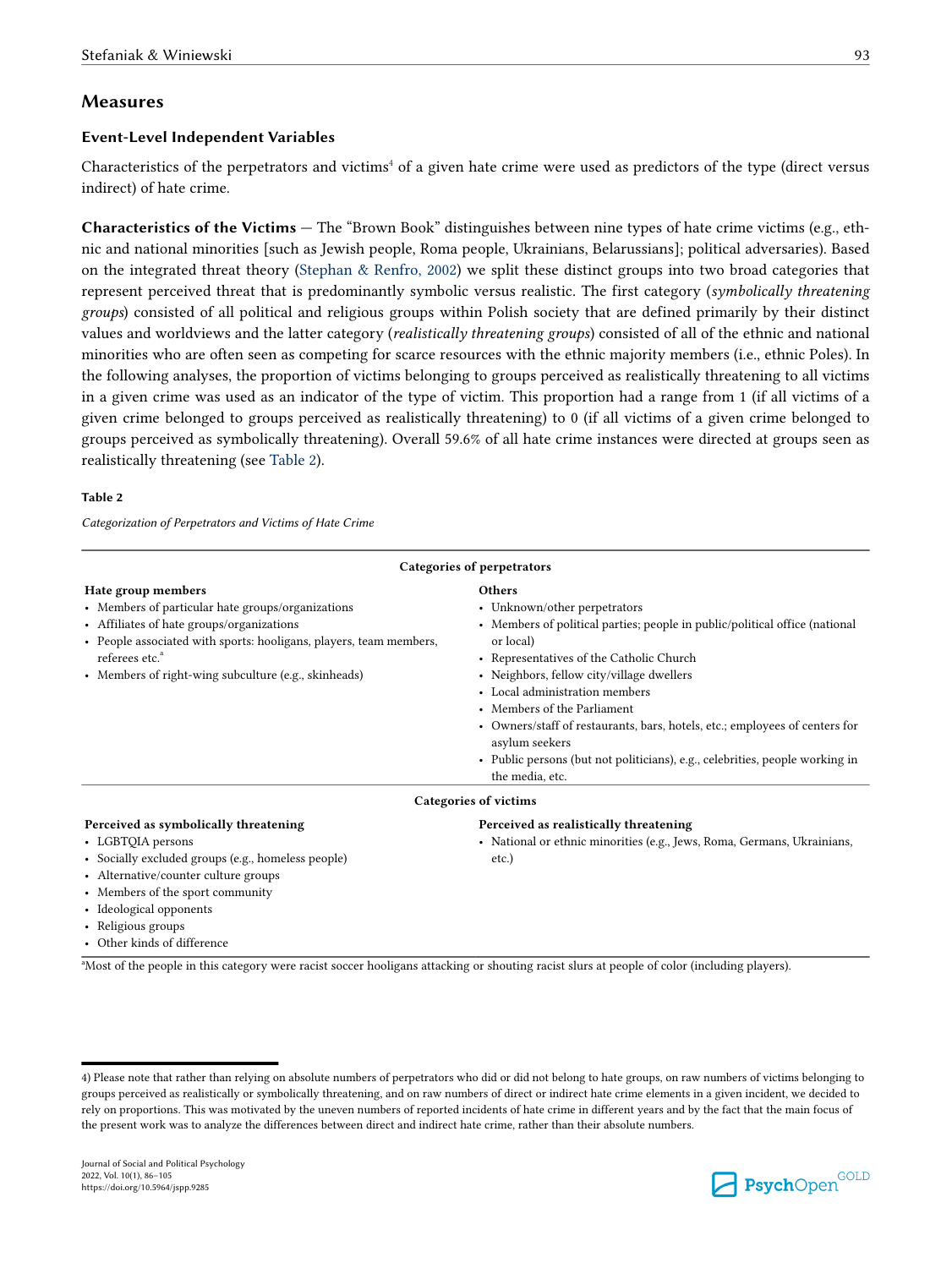**Characteristics of the Perpetrators —** The "Brown Book" distinguishes between eight types of perpetrators. In order to simplify our analyses and to verify H2, we categorized them as either members of hate groups (e.g., skinheads) or those who did not belong to such groups. For a more conservative test of our hypothesis, perpetrators categorized as "other" and "unknown" in the original source were included in the non-hate group category. As noted above, some events were perpetrated by both hate group members and non-members. The former were involved in 68.4% of the catalogued events (see [Table 2\)](#page-7-0) and they were sole perpetrators of 57.8% incidents. In the analyses presented below a proportion of hate group members/sympathizers among perpetrators to all perpetrators of a given hate crime was used as an indicator of the type of perpetrator. This proportion had a range of values from 1 if only hate group members/sympathizers were involved in a given crime to 0 when only non-hate group members perpetrated a given hate crime.

### **Contextual-Level Independent Variables**

In order to account for the role of the economic, political, and intergroup context at the country level in shaping the nature of hate crimes, a number of country-level variables were included in the analyses.

**Economic Situation —** The economic situation in the country was approximated using the unemployment rate [\(Statistics Poland, 2019](#page-18-0)) and the annual GDP growth data as reported by the [World Bank \(2018\)](#page-19-0).

**General Political Climate —** The political climate was operationalized as the average declared political preference (left- versus right-wing). The data came from the Centre for Public Opinion Research (CBOS), a Polish polling agency which has conducted large, annual, representative sample surveys of political attitudes among Poles since 1989 ([Kazanecki, 2015\)](#page-17-0).

**Intergroup Attitudes —** We also created an index of negative intergroup attitudes. The index was based on CBOS' annual representative sample survey of attitudes towards other nations and towards ethnic and national minorities in Poland [\(Omyla-Rudzka, 2019](#page-18-0)). The index was created as the average percentage of respondents who declared negative attitudes toward two most salient and strongly disliked minorities in Poland: the Roma and Jewish people. It is noteworthy that attitudes towards these two groups (unlike most others who were sometimes added and sometimes omitted from the surveys) have been measured in all CBOS surveys, making them reliable indicators of the changes in intergroup attitudes over time.

#### **Dependent Variable**

The main dependent variable was an index of relative prevalence of indirect vs. direct type of hate crime elements. As indicated above, each event was categorized as exemplifying at least one of 16 hate crime types. In order to create the index, four competent judges (scholars specializing in the study of intergroup relations with at least a master's degree in social science) received definitions of direct and indirect hate crime and were asked to categorize the 16 types of events differentiated in the "Brown Book" as representing either one or the other. The inter-rater reliability was high: Krippendorff's Alpha for nominal variables calculated using bootstrap with 1000 resamples was .87 with 95% CI [.77, .96] [\(Hayes & Krippendorff, 2007](#page-16-0)). Any inconsistencies were resolved using majority categorization (i.e., we categorized a given hate crime as direct or indirect if at least 50% + 1 judges suggested to do so). The final categorization of events as direct or indirect hate crime is presented in [Table 1](#page-6-0).

Because the numbers of recorded hate crime incidents differed vastly between different years (see [Figure 1](#page-6-0)) and our interest was in the *type* rather than number of attacks, we did not focus on the raw numbers of hate crimes. The final index was calculated as a proportion of indirect hate crime elements to all hate crime elements in each of the described hate crime events. For instance, if a given event had three elements (battery, verbal abuse, and hateful graffiti) the value of our indicator for this event would be 0.66 (i.e., 2/3 elements constituted indirect violence). The average value of this indicator was  $M = 0.55$  ( $SD = 0.48$ ), which shows that overall indirect hate crime was slightly more prevalent than direct hate crime.

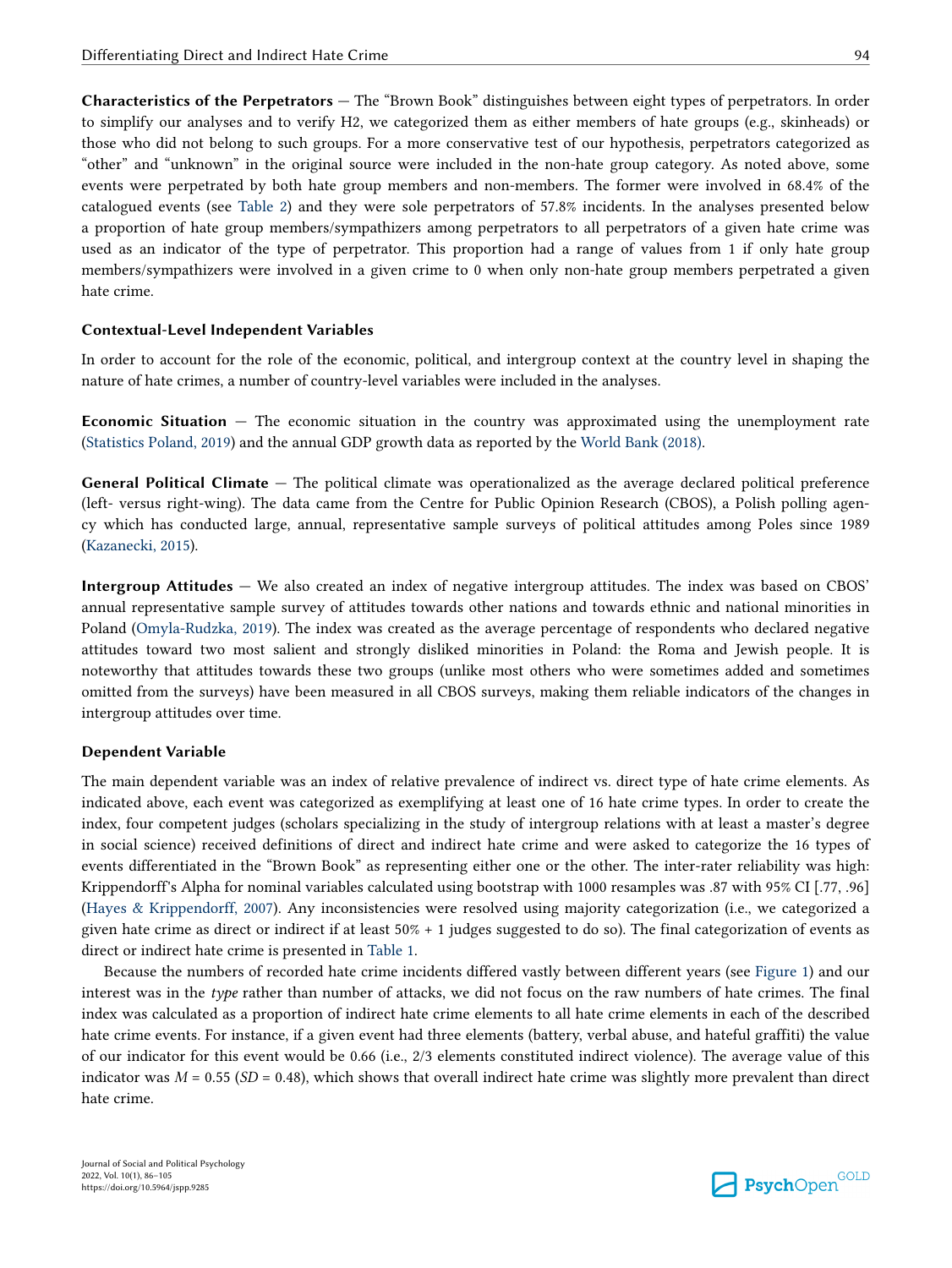## **Analytic Strategy**

In order to analyze the relation between the independent (event-level and contextual-level) variables and the relative prevalence of indirect (vs. direct) type of hate crimes we tested several multilevel models, using robust maximum likelihood estimators. We used the stepwise strategy recommended by [Hox et al. \(2017\)](#page-17-0) and assessed differences between models using the log-likelihood test ([Satorra & Bentler, 2010\)](#page-18-0).

## **Results**

In the first step we computed a null model (see "Null model" in [Table 3\)](#page-10-0) to examine the proportion of variance in the dependent variable that can be attributed to second-level (contextual) variables. This simple two-level model consisted only of the clustering variable (year) and the dependent variable (type of hate crime) and allowed us to assess the amount of variance in the dependent variable that can be attributed to either of the two levels. The intra-class correlation was ICC = 0.12, indicating that 12% of the variance in the dependent variable can be attributed to clustering at Level 2.

In the second model ("Fixed Level 1 predictors" in [Table 3\)](#page-10-0) we added event-level predictors: the type of victim group (a proportion with the value of 1 if all victims belonged to groups perceived as realistically threatening and 0 if all victims belonged to groups perceived as symbolically threatening) and the type of perpetrator (a proportion with the value of 1 if only hate group members were involved and 0 if only non-hate group members were involved). The results show that realistically threatening groups were more often targets of indirect hate crime whereas perpetrators belonging to or sympathizing with hate groups were more often involved in direct hate crime. A substantially lower deviance for this model confirmed a better data fit when compared to the null model. Additionally, the amount of variance explained due to clustering remained significant.

In the third model ("Fixed Level 2 predictors" in [Table 3\)](#page-10-0) we included all Level-2 predictors (i.e., the contextual-level variables). We found a significant positive effect of unemployment and significant negative effects of negative intergroup attitudes and right-wing political preferences. Specifically, in years with higher unemployment, there was a higher prevalence of indirect hate crimes, whereas years with higher levels of societal negative intergroup attitudes and more right-wing political preferences were characterized by a greater prevalence of direct hate crimes. Adding Level-2 predictors decreased the variability between years to a level of non-significance. This suggests that a proportion of between-year differences in type of hate crimes can be explained by contextual variables. We also detected a substantial decrease in deviance, which suggests a good fit of the model to the data.

In the next steps we added a random component for the type of victims and perpetrators (in two independent models; see "Random model: Victims" and "Random model: Perpetrators" in [Table 3\)](#page-10-0) using a variable-by-variable strategy in order to avoid overparameterization ([Hox et al., 2017](#page-17-0)). Results show that for both the type of victim and the type of perpetrator there is significant variability of the slope between the years. We tested cross-level interactions between explanatory contextual-level variables and event-level variables and found two significant interactions: between negative intergroup attitudes and type of victims, and between right-wing political preferences and type of perpetrator. We included these interaction terms in the final model ("Random model with interactions", in [Table 3\)](#page-10-0). This model, inclusive of the random part and cross-level interactions, turned out to have the best fit to our data. Most of the effects are similar to those described in previous models. However, the effect for contextual-level political preferences was no longer significant (even though a statistical trend towards significance was still noticeable).

In order to interpret the interaction effects two separate plots were created. Results showed that when right-wing political preferences were stronger in society, hate group perpetrators were more involved in direct hate crimes. No effect was observed when right-wing political preferences were relatively less prevalent in society (see [Figure 2\)](#page-11-0).

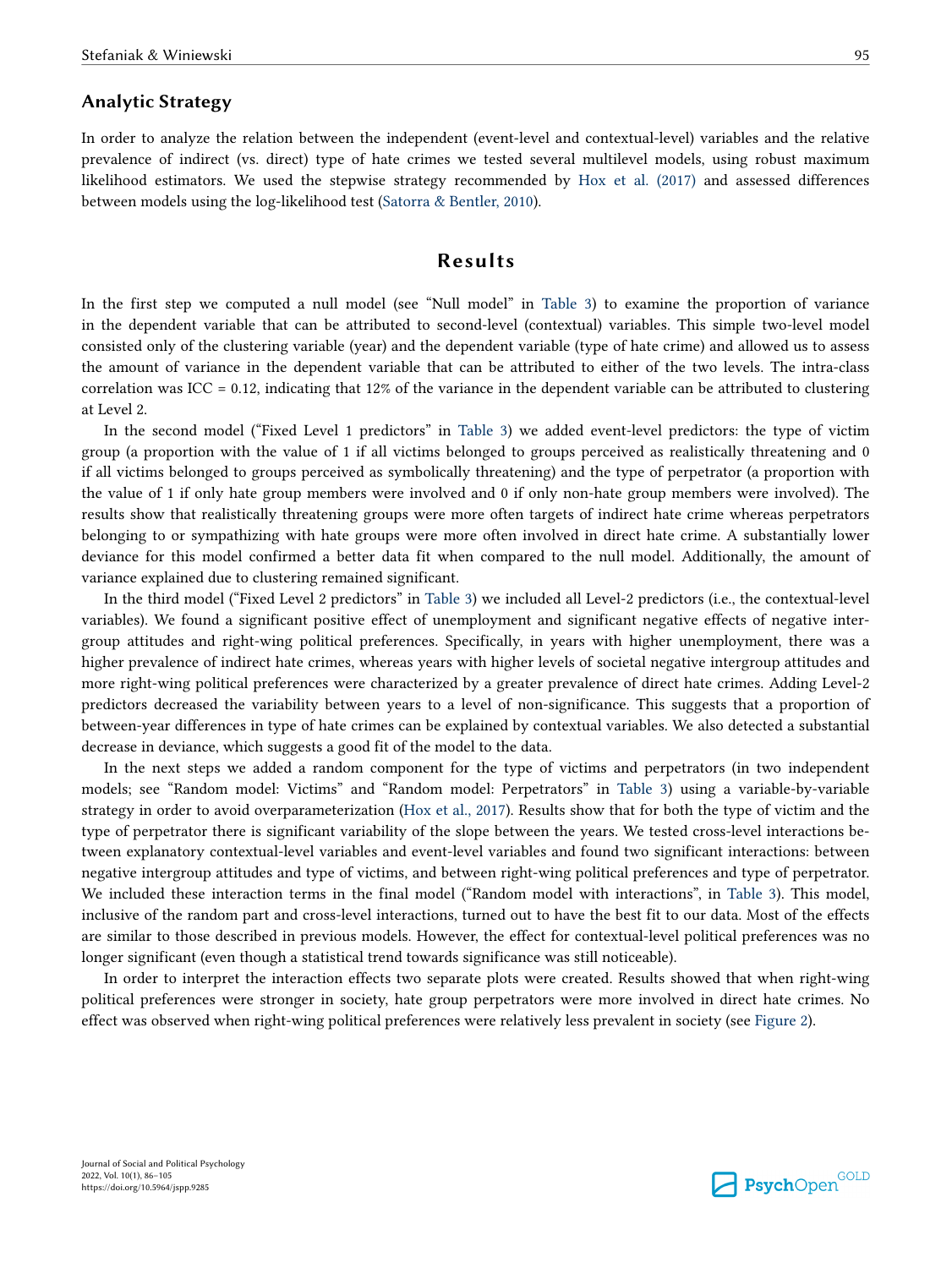<span id="page-10-0"></span>

| Variable / Model                                                                                                                                                         | Null Model       | Level 1 predictors<br>Fixed | Level 2 predictors<br>Fixed          | Random model:<br>Victims            | Random model:<br>Perpetrators     | Random model with<br>interactions            |
|--------------------------------------------------------------------------------------------------------------------------------------------------------------------------|------------------|-----------------------------|--------------------------------------|-------------------------------------|-----------------------------------|----------------------------------------------|
| Intercept                                                                                                                                                                | $0.53(0.03)$ *** | $0.62(0.02)$ ***            | $0.62(0.01)***$                      | 0.63(0.01)                          | $0.62(0.01)***$                   | $0.64(0.01)$ ***                             |
| Victims ( $0 =$ only symbolic threat; $1 =$ only<br>Level 1 predictors (event-related)                                                                                   |                  | $0.43(0.04)$ ***            | $0.43(0.04)$ ***                     | $0.43(0.04)$ ***                    | $0.42(0.04)$ ***                  | $0.42(0.03)$ ***                             |
| Perpetrators ( $0 =$ other; $1 =$ hate groups)<br>realistic threat)                                                                                                      |                  | $-0.22(0.03)$ ***           | $-0.21(0.03)***$                     | $-0.20(0.02)$ ***                   | $-0.26(0.03)$ ***                 | $-0.23(0.02)$ ***                            |
| Level 2 predictors (contextual variables)                                                                                                                                |                  |                             |                                      |                                     |                                   |                                              |
| Neg. int. attitudes<br>Political attitudes                                                                                                                               |                  |                             | $-0.37(0.09)$ ***<br>$-0.10(0.04)$ * | $-0.49(0.18)$ **<br>$-0.12(0.05)$ * | $-0.29(0.09)$ **<br>$-0.04(0.07)$ | $-0.39(0.12)$ ***<br>$-0.09(0.05)^{\dagger}$ |
| Unemployment<br>GDP growth                                                                                                                                               |                  |                             | $0.01(0.002)$ ***<br>0.003(0.005)    | $0.01(0.003)$ ***<br>0.002(0.006)   | $0.01(0.002)$ ***<br>0.003(0.006) | $0.01(0.002)$ ***<br>0.004(0.006)            |
| Perpetrators x Political attitudes<br>Victims x Neg. int. attitudes<br>Cross level interactions                                                                          |                  |                             |                                      |                                     |                                   | $0.93(0.20)$ ***<br>$-0.29(0.07)$ ***        |
| Random part                                                                                                                                                              |                  |                             |                                      |                                     |                                   |                                              |
| Within year variability $\sigma_e^2$                                                                                                                                     | 0.20(0.005)      | 0.138(0.006)                | 0.14(0.006)                          | 0.13(0.006)                         | 0.13(0.006)                       | 0.13(0.006)                                  |
| Between year variability $\sigma_{e}^{2}$                                                                                                                                | 0.03(0.009)      | 0.006(0.003)                | $> 0.001\ (0.001)$                   | 0.001(0.001)                        | 0.002(0.002)                      | 0.001(0.001)                                 |
| Variance of slopes Victims $\sigma_{u}^2$                                                                                                                                |                  |                             |                                      | 0.02(0.005)                         |                                   | 0.003(0.003)                                 |
| Variance of slopes Perpetrators $\sigma_{u_1}^2$                                                                                                                         |                  |                             |                                      |                                     | 0.01(0.006)                       | 0.005(0.003)                                 |
| Deviance                                                                                                                                                                 | 3817.64          | 2018.01                     | 1991.73                              | 1943.86                             | 1974.37                           | 1903.45                                      |
| Note. Neg. int. attitudes = negative intergroup attitudes. SE of estimate is presented in parentheses.<br>$^{\dagger}p < .08.$ " $p < .05.$ "" $p < .01.$ "" $p < .001.$ |                  |                             |                                      |                                     |                                   |                                              |

**Table 3**  $\frac{1}{2}$   $\frac{1}{2}$   $\frac{1}{2}$  $\mathbf{I}$ 

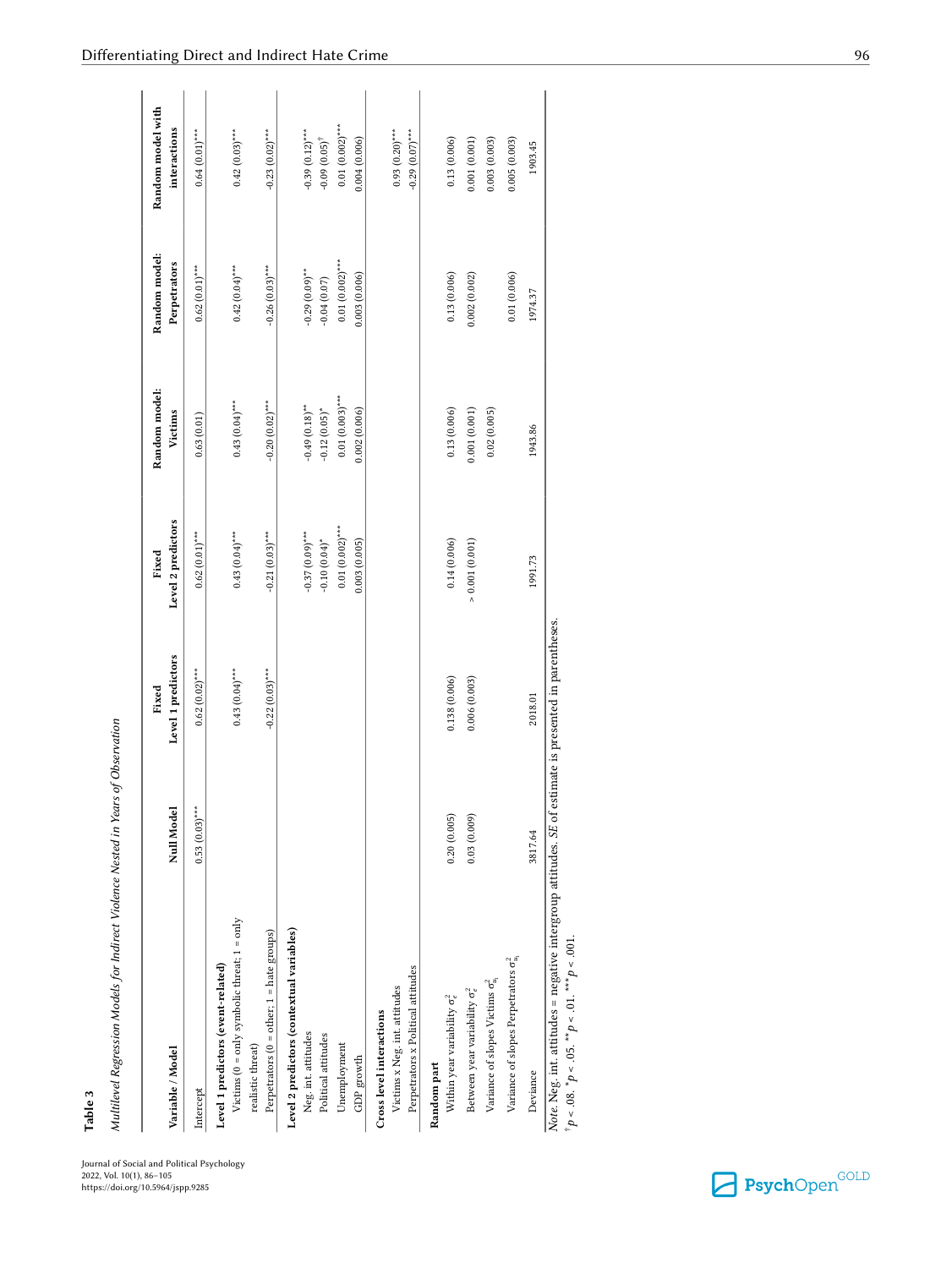#### <span id="page-11-0"></span>**Figure 2**

*Cross Level Interaction Between Right-Wing Political Preferences (RW att) and the Type of Perpetrators (Hate Group Members vs. All Perpetrators); Dependent Variable: Type of Hate Crime (Indirect vs. All Hate Crimes)*



*Note.* Dotted lines indicate 95% confidence intervals (UL = upper limit; LL = lower limit).

An analysis of the second interaction term showed that when negative intergroup attitudes were more widespread in society, outgroups perceived as more realistically threatening were targeted with hate crime of a more indirect type, however, when negative intergroup attitudes were relatively low the effect was opposite and those same outgroups were more likely to be victims of more direct types of hate crime (see Figure 3).

#### **Figure 3**

*Cross Level Interaction Between the Index of Negative Intergroup Attitudes (Xeno) and the Type of Victim Group (Realistically Threatening vs. All Victims); Dependent Variable: Type of Hate Crime (Indirect vs. All Hate Crimes)*



*Note*. Dotted lines indicate 95% confidence intervals (UL = upper limit; LL = lower limit).

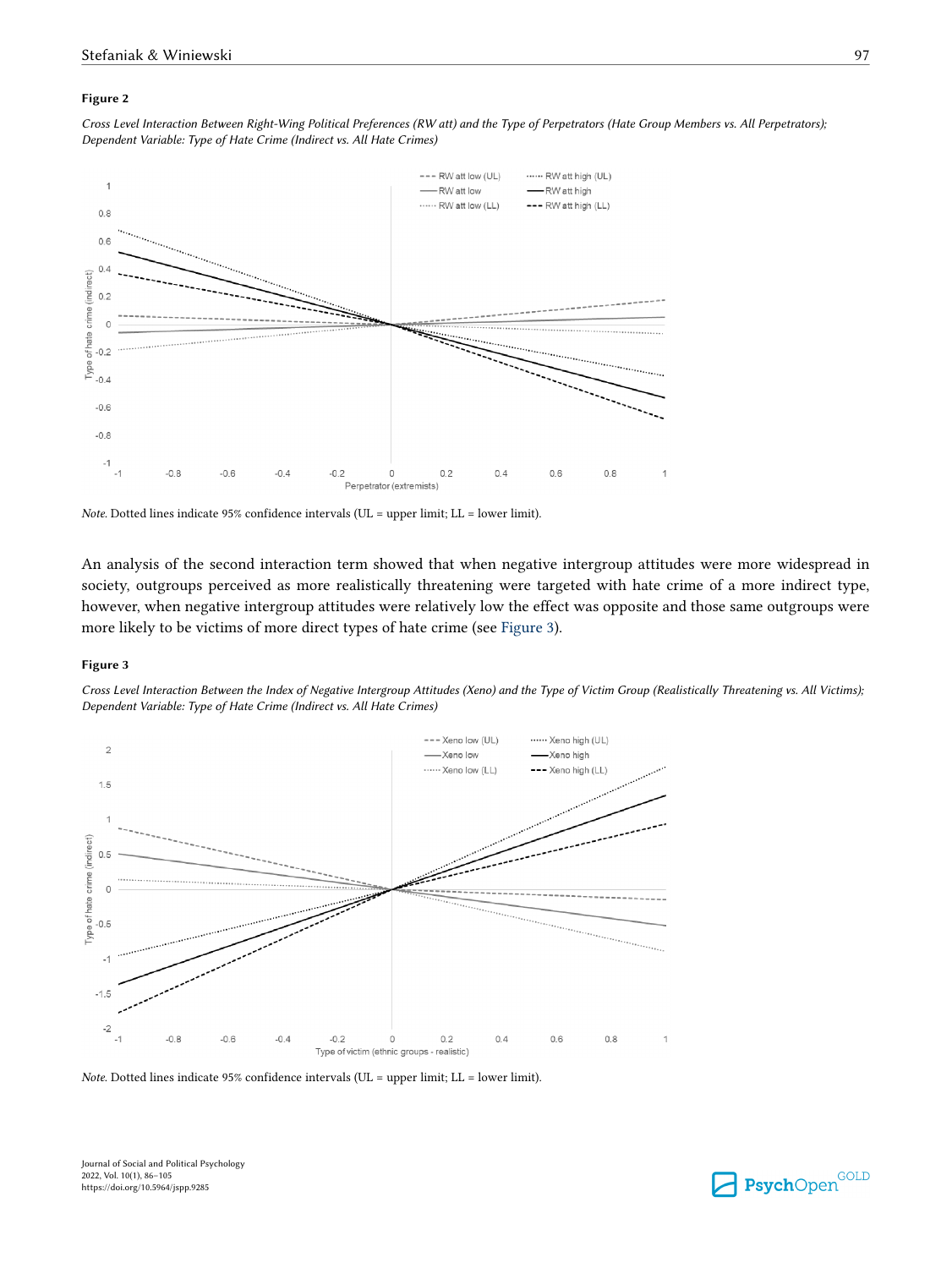## **Discussion**

The main purpose of the current study was to introduce a more fine-grained approach to analyzing and understanding hate crime. Drawing insights from the psychology of violence [\(Anderson et al., 2003;](#page-14-0) [Archer & Coyne, 2005](#page-15-0)) and the psychology of intergroup relations ([Littman & Paluck, 2015;](#page-17-0) [Reicher et al., 2008](#page-18-0); [Stephan et al., 2009](#page-19-0)) we argued that at least two distinct types of hate crime, direct and indirect, may be differentiated and that the relative prevalence of either type could be predicted by characteristics of perpetrators and victims of a given hate crime as well as by country-level contextual variables reflecting the state of the economy, political climate, and the level of negative intergroup attitudes in society. We conceptualized direct hate crimes primarily as acts of physical aggression (battery, murder, sexual violence) as well as destruction of the victim's property. Our understanding of indirect hate crime sees it as various forms of verbal abuse, the vandalization of religious objects, and the propagation of bigoted ideology. Following categorization by four competent judges, we divided all instances of hate crime in a large Polish hate crime database into direct and indirect categories and used a multi-level modelling approach to verify a set of predictions regarding their relations with event-related and contextual variables.

The results show that indirect hate crime was slightly more prevalent than direct hate crime (50.4% vs. 40.7%). Nearly 70% of recorded hate crime perpetrators were members or associates of hate crime groups and about 60% of hate crime victims belonged to groups perceived as realistically threatening the ethnic majority. Moreover, groups seen as posing more of a realistic threat ([Stephan et al., 2009](#page-19-0)) were more likely to become targets of indirect hate crime. Conversely, groups that differ from the majority population primarily in terms of values and worldviews (i.e., those who are perceived as symbolically threatening) were more likely to be targeted by direct hate crime. This result was inconsistent with our expectation (as well as previous research, e.g., [Cottrell & Neuberg, 2005](#page-15-0)) that groups perceived as symbolically threatening would be targeted with more indirect hate crime while those seen as realistically threatening would be targeted with more direct hate crime (H1). In line with H2, indirect hate crime was more prevalent among perpetrators who did not belong to hate groups whereas perpetrators belonging to hate groups were more likely to engage in direct hate crime. All of these effects were relatively strong and remained significant in the final model, indicating that they operated independently of the contextual variables included in the analyses.

Changes in the GDP did not relate to the type of hate crime but greater unemployment in a given year was related to greater prevalence of indirect hate crime, which contradicted our predictions (H3). In line with our hypothesis (H4) greater prevalence of negative intergroup attitudes in society was associated with more direct forms of hate crime. Societal-level political preferences were only marginally related to a greater prevalence of direct hate crime in the final model, providing somewhat weak support for H5.

Results of our analyses support the utility of differentiating direct and indirect hate crime and contribute to the literature in several ways. To our best knowledge, the present research is the first to analyze different types of hate crime, relations among characteristics of the victims, the perpetrators, and the social context, and the characteristics of hate crime events. We did so by using a series of multilevel models and provide evidence that the two hypothesized types of hate crime may be reliably differentiated and that they are predicted by a set of explanatory variables.

We also demonstrated that hate group members were more likely to engage in direct hate crime (when compared to general population perpetrators who are more likely to commit indirect hate crimes). This is in line with research showing that hate groups openly proclaim violence against groups they deem undesirable [\(Carnagey et al., 2007](#page-15-0)), subscribe to ideologies that dehumanize potential targets [\(Haslam & Loughnan, 2014\)](#page-16-0), and commit more violent hate crimes than people not affiliated with hate groups ([Dunbar et al., 2005](#page-15-0)). Interestingly, nearly 70% of all hate crimes reported by the "Brown Book" were perpetrated by members of hate groups. This contrasts with the extant literature that claims that only a minority of bias-motivated crimes are perpetrated by members of hate groups [\(Levin & McDevitt,](#page-17-0) [1993\)](#page-17-0). A possible explanation for this outcome lies in the breadth of the definition of hate groups used in our work. Due to their violent tendencies and ties to hate groups [\(Garland & Rowe, 2001;](#page-16-0) [van Limbergen et al., 1989](#page-19-0)), we classified soccer hooligans as members of hate groups. However, such categorization is not typical in hate crime research. This is because hooligans' hateful rhetoric is seen as a byproduct of violent soccer culture rather than a goal in and of itself [\(van Limbergen et al., 1989\)](#page-19-0), which is characteristic of the more established hate groups. We claim that in contemporary Poland ([Pankowski & Kornak, 2013\)](#page-18-0) and other parts of Europe, right-wing ideology has become a crucial

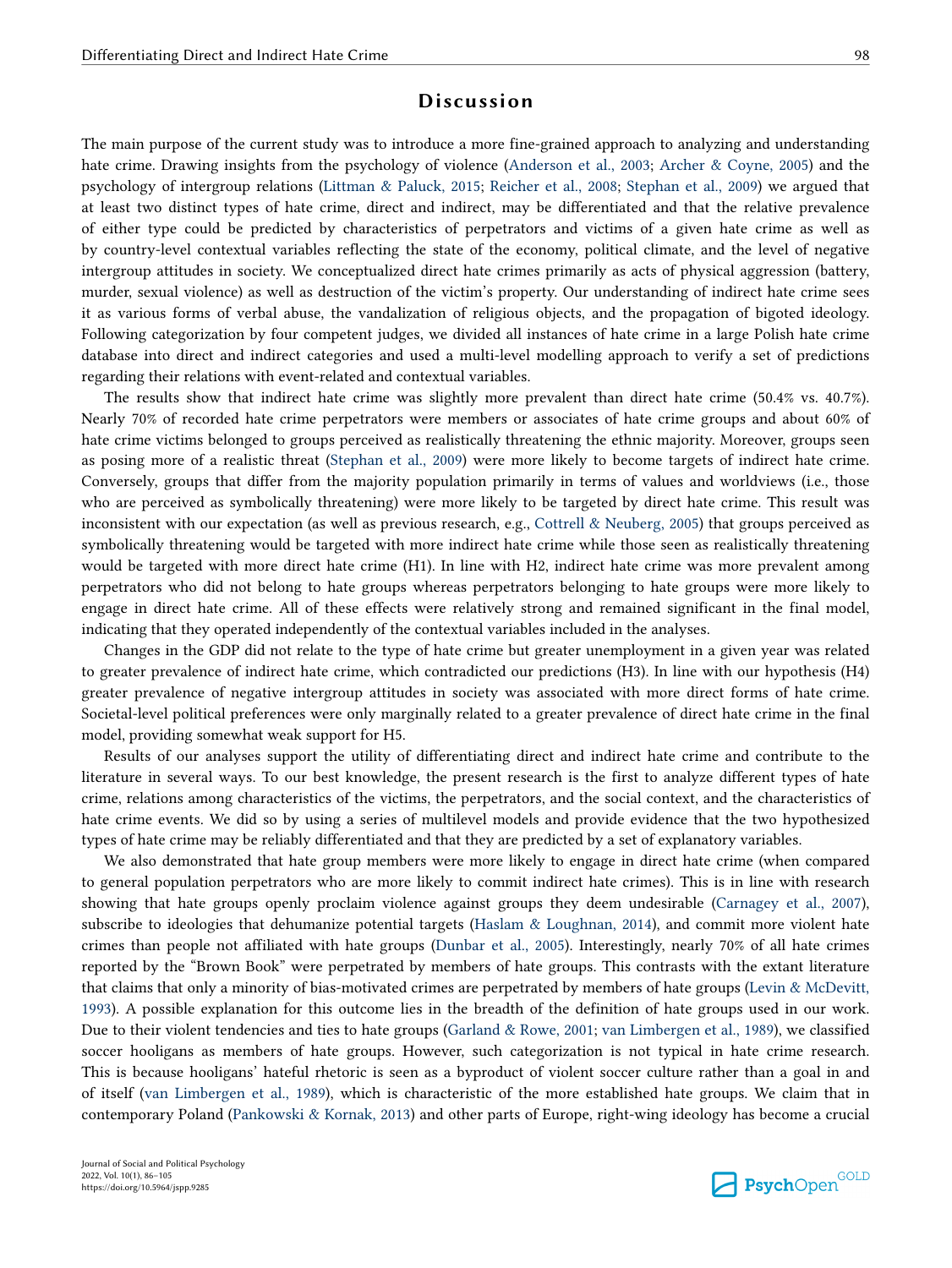part of hooligans' identities [\(Garland & Treadwell, 2010](#page-16-0); [Nielsen, 2013\)](#page-18-0), thus justifying their inclusion in the hate group category.

The results of our analyses also showed that groups perceived as realistically threatening were more likely to be targeted with indirect types of hate crime. While this was not in line with our predictions, a possible explanation for this effect is that Poland is a very ethnically homogeneous country–over 96% of the population is ethnically Polish [\(Gudaszewski, 2015](#page-16-0)). Very low levels of diversity mean that those who intend to harm realistically threatening minority groups may not be able to physically attack members of these groups (because they are simply difficult to come across) and thus resort to more indirect forms of hate crime, e.g., hateful graffiti. This contention necessitates further research, possibly using interviews with hate crime perpetrators.

At the societal level, negative intergroup attitudes and right-wing political preferences were linked to greater prevalence of direct hate crimes. Additionally, a cross-level interaction showed that when right-wing political preferences were widespread, hate group members were more likely to be involved in direct hate crimes. We believe that this could be interpreted as an example of societal level radicalization. Specifically, when social norms become more hostile (i.e., when the societal-level intergroup attitudes become more negative and right-wing political preferences more prevalent), the extreme part of the political scene may radicalize even further. Psychologically this mechanism might be understood as an attempt to protect optimal distinctiveness: when the mainstream society moves to the right, hate groups (that are predominantly right-wing) go even further with their actions in order to remain distinct ([Brewer, 1993](#page-15-0)). The finding that intergroup attitudes and political orientation impact the form of hate crime is also in line with social psychological literature on the relation between social norms and violence which shows that both pro-bullying and anti-bullying classroom norms impact bullying roles taken up by students ([Salmivalli & Voeten, 2004](#page-18-0)). In total, around 10% of variance in bullying behavior is explained by the classroom context ([Salmivalli, 2010\)](#page-18-0). Similarly, neighborhood street norms predict violence beyond individual attitudes and the relation between individual attitudes and violence is stronger in neighborhoods with a greater prevalence of violent social norms ([Stewart & Simons, 2010](#page-19-0)).

A significant cross-level interaction showed that more negative intergroup attitudes in society relate to groups perceived as realistically threatening becoming likely targets of indirect hate crime. At the same time, when the level of negative intergroup attitudes decreases, realistically threatening groups become targets of more direct hate crime. We suggest that these results might be related to shifting social norms and to the limited "availability" of groups seen as realistically threatening in Polish society. Overall, indirect hate crime is more likely to be perpetrated by people who do not belong to hate groups. When social norms shift towards greater intergroup hostility (stronger negative intergroup attitudes) it seems to result in an overall increase in hate crime. Specifically, when controlling for direct hate crime perpetrated by hate groups members, it can be seen that indirect violence toward groups seen as realistically threatening perpetrated by people who do not belong to hate groups is also on the rise. This finding is in line with results showing a positive relation between negative intergroup attitudes (islamophobia) and presence of hate speech [\(Winiewski et al.,](#page-19-0) [2017\)](#page-19-0).

Contrary to our predictions, a less prosperous economy, approximated by higher rates of unemployment (but not GDP which was not a significant predictor) was related to a greater prevalence of indirect hate crime. This effect could be explained by the relative deprivation theory [\(Pettigrew et al., 2008\)](#page-18-0). Specifically, we believe that the increase in individual frustration (due to high unemployment) in connection with hostile intergroup attitudes and conservative, right-wing political ideology may relate to an increase in the perpetration of hate crime by ordinary, non-ideologically engaged citizens who typically resort to more indirect forms of hate crime.

The presented study is not without limitations. First, the "Brown Book" is not an exhaustive catalogue of all hate crime events. It was created by a non-governmental organization whose monitoring procedures rely on a network of voluntary informants. This means that we cannot fully rule out that there exists a bias in terms of some crimes being more likely to be recorded than others. Having said that, the system of data collection that the "Brown Book" relies on is standardized (i.e., volunteers systematically monitor local and national press and cross-check reports) and provides a more reliable picture than official hate crime statistics. Second, the numbers of crimes recorded in the early 1990s (i.e., at the beginning of the cataloguing effort) were lower than those recorded in the late 1990s and in the 2000s, making analyses using raw numbers challenging. In order to circumvent the problem of unequal frequencies we focused on the relative prevalence of different types of hate crime rather than absolute numbers. With this approach,

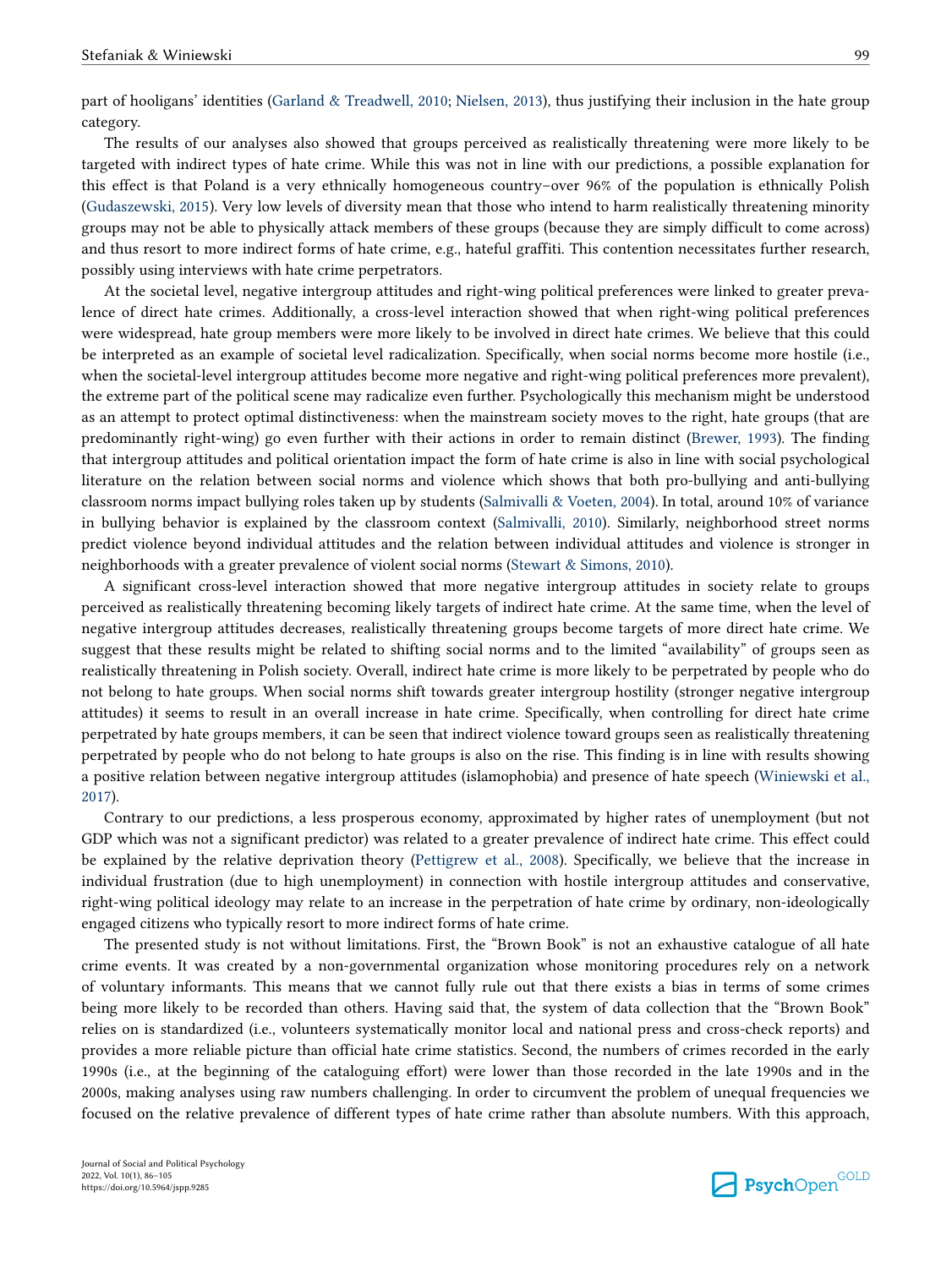<span id="page-14-0"></span>only one basic assumption needs to be met: the procedure for collecting and processing data needs to be constant. We have no reason to doubt that this assumption was met, given the descriptions of the data collection provided in the "Brown Book" itself ([Kornak, 2009,](#page-17-0) [2011](#page-17-0); [Kornak & Tatar, 2013](#page-17-0)). Additionally, in our analyses we focused on the relations between relatively objective characteristics of the discussed events and contextual variables that were collected independently of the "Brown Book" (e.g., GDP, political attitudes). Lastly, the presented analyses focused on only one cultural context and although they provide strong evidence for the value of differentiating direct and indirect hate crime, this evidence should be treated as an initial validation of the proposed theoretical framework. Future research is needed to demonstrate that direct and indirect hate crime provide a useful framework to be applied in other cultural contexts as well.

In conclusion, research presented in this article constitutes the first analysis of direct and indirect hate crime. We provide evidence that the relative prevalence of the two types of hate crime is significantly shaped by the type of target group, type of perpetrator (hate group member versus not), and a host of societal-level variables. We hope that following this approach will contribute to a better understanding of hate crime as a social phenomenon, as well as to hate crime prevention and more adequate victim support.

**Funding:** The reported research and preparation of the manuscript have been supported by the National Science Center of Poland Harmonia grant (2017/26/M/HS6/00114).

**Acknowledgments:** The authors have no support to report.

**Competing Interests:** The authors have declared that no competing interests exist.

#### **Data Availability:**

*The study is based on the following data:*

- 1. Hate crime database in Poland, the "Brown Book" compiled by the Never Again Foundation; All resources available freely on: <https://www.nigdywiecej.org/en/>
- 2. Center for Public Opinion Research (CBOS), Political attitudes and attitudes toward minorities: [https://www.cbos.pl/SPISKOM.POL/2015/K\\_135\\_15.PDF](https://www.cbos.pl/SPISKOM.POL/2015/K_135_15.PDF) [https://cbos.pl/SPISKOM.POL/2022/K\\_021\\_22.PDF](https://cbos.pl/SPISKOM.POL/2022/K_021_22.PDF)
- Data on unemployment
- <https://stat.gov.pl/obszary-tematyczne/rynek-pracy/bezrobocie-rejestrowane/stopa-bezrobocia-rejestrowanego-w-latach-1990-2021,4,1.html> 4. Data on GDP for Poland

<https://data.worldbank.org/indicator/NY.GDP.MKTP.CD?locations=PL>

## **References**

- Adamczyk, A., Gruenewald, J., Chermak, S. M., & Freilich, J. D. (2014). The relationship between hate groups and far-right ideological violence. *Journal of Contemporary Criminal Justice, 30*(3), 310–332. <https://doi.org/10.1177/1043986214536659>
- Allen, C. (2017). Islamophobia and the problematization of mosques: A critical exploration of hate crimes and the symbolic function of "old" and "new" mosques in the United Kingdom. *Journal of Muslim Minority Affairs, 37*(3), 294–308.

<https://doi.org/10.1080/13602004.2017.1388477>

- Allen, C. T., Swan, S. C., & Raghavan, C. (2009). Gender symmetry, sexism, and intimate partner violence. *Journal of Interpersonal Violence, 24*(11), 1816–1834. <https://doi.org/10.1177/0886260508325496>
- Allen, J. J., & Anderson, C. A. (2017). Aggression and violence: Definitions and distinctions. In P. Sturmey (Ed.), *The Wiley handbook of violence and aggression* (Vol. 1: Definition, conception, and development) (pp. 1-14). Wiley.
- Allport, G. W. (1954). *The nature of prejudice*. Reading, MA, USA: Addison-Wesley.
- Anderson, C. A., Berkowitz, L., Donnerstein, E., Huesmann, L. R., Johnson, J. D., Linz, D., & Wartella, E. (2003). The influence of media violence on youth. *Psychological Science in the Public Interest, 4*(3), 81–110. [https://doi.org/10.1111/j.1529-1006.2003.pspi\\_1433.x](https://doi.org/10.1111/j.1529-1006.2003.pspi_1433.x)
- Anderson, C. A., & Bushman, B. J. (2002). Human aggression. *Annual Review of Psychology, 53*(1), 27–51.

<https://doi.org/10.1146/annurev.psych.53.100901.135231>

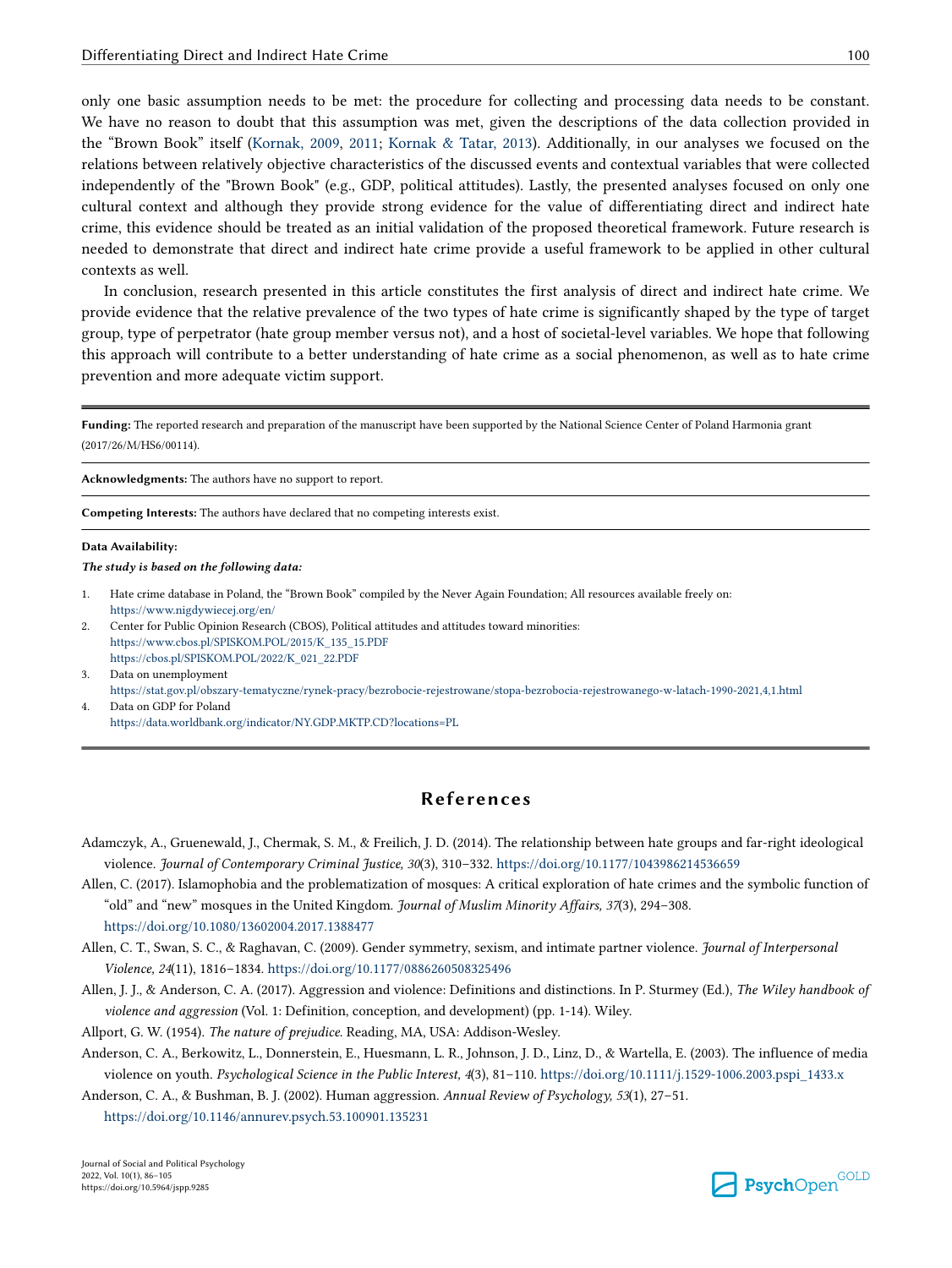- <span id="page-15-0"></span>Anderson, C. A., & Huesmann, L. R. (2007). Human aggression: A social cognitive view. In M. A. Hogg & J. Cooper (Eds.), *Handbook of social psychology* (pp. 296-323). SAGE.
- Archer, J., & Coyne, S. M. (2005). An integrated review of indirect, relational, and social aggression. *Personality and Social Psychology Review, 9*(3), 212–230. [https://doi.org/10.1207/s15327957pspr0903\\_2](https://doi.org/10.1207/s15327957pspr0903_2)
- Asch, S. E. (1955). Opinions and social pressure. *Scientific American, 193*(5), 31–35. <https://doi.org/10.1038/scientificamerican1155-31>
- Bell, J. G., & Perry, B. (2015). Outside looking in: The community impacts of anti-lesbian, gay, and bisexual hate crime. *Journal of Homosexuality, 62*(1), 98–120.<https://doi.org/10.1080/00918369.2014.957133>
- Björkqvist, K. (1994). Sex differences in physical, verbal, and indirect aggression: A review of recent research. *Sex Roles, 30*(3-4), 177– 188. <https://doi.org/10.1007/BF01420988>
- Björkqvist, K., Österman, K., & Lagerspetz, K. M. J. (1994). Sex differences in covert aggression among adults. *Aggressive Behavior, 20*(1), 27–33. [https://doi.org/10.1002/1098-2337\(1994\)20:1<27::AID-AB2480200105>3.0.CO;2-Q](https://doi.org/10.1002/1098-2337(1994)20:1<27::AID-AB2480200105>3.0.CO;2-Q)
- Bleich, E. (2011). The rise of hate speech and hate crime laws in liberal democracies. *Journal of Ethnic and Migration Studies, 37*(6), 917–934.<https://doi.org/10.1080/1369183X.2011.576195>
- Brewer, M. B. (1993). Social identity, distinctiveness, and in-group homogeneity. *Social Cognition, 11*(1), 150–164. <https://doi.org/10.1521/soco.1993.11.1.150>
- Bureau of Justice Assistance. (1997). *A policymaker's guide to hate crimes*.<https://www.ncjrs.gov/pdffiles1/bja/162304.pdf>
- Card, N. A., & Little, T. D. (2006). Proactive and reactive aggression in childhood and adolescence: A meta-analysis of differential relations with psychosocial adjustment. *International Journal of Behavioral Development, 30*(5), 466–480. <https://doi.org/10.1177/0165025406071904>
- Carnagey, N. L., Anderson, C. A., & Bushman, B. J. (2007). The effect of video game violence on physiological desensitization to reallife violence. *Journal of Experimental Social Psychology, 43*(3), 489–496. <https://doi.org/10.1016/j.jesp.2006.05.003>
- Chakraborti, N. (2015). Re-thinking hate crime: Fresh challenges for policy and practice. *Journal of Interpersonal Violence, 30*(10), 1738–1754. <https://doi.org/10.1177/0886260514548581>
- Cottrell, C. A., & Neuberg, S. L. (2005). Different emotional reactions to different groups: A sociofunctional threat-based approach to "prejudice". *Journal of Personality and Social Psychology, 88*(5), 770–789.<https://doi.org/10.1037/0022-3514.88.5.770>
- Craig, K. M. (2002). Examining hate-motivated aggression: A review of the social psychological literature on hate crimes as a distinct form of aggression. *Aggression and Violent Behavior, 7*(1), 85–101. [https://doi.org/10.1016/S1359-1789\(00\)00039-2](https://doi.org/10.1016/S1359-1789(00)00039-2)
- Crandall, C. S., Eshleman, A., & O'Brien, L. (2002). Social norms and the expression and suppression of prejudice: The struggle for internalization. *Journal of Personality and Social Psychology, 82*(3), 359–378. <https://doi.org/10.1037/0022-3514.82.3.359>
- Csaky, Z. (2021). *The antidemocratic turn.* Freedom House. <https://freedomhouse.org/report/nations-transit/2021/antidemocratic-turn>
- Cuddy, A. J. C., Fiske, S. T., & Glick, P. (2007). The BIAS map: Behaviors from intergroup affect and stereotypes. *Journal of Personality and Social Psychology, 92*(4), 631–648.<https://doi.org/10.1037/0022-3514.92.4.631>
- Dancygier, R. M., & Green, D. P. (2010). Hate crime. In J. F. Dovidio, M. Hewstone, P. Glick, & V. M. Esses (Eds.), *SAGE handbook of prejudice, stereotyping and discrimination* (pp. 294-311). SAGE.
- Deutsch, M., & Gerard, H. B. (1955). A study of normative and informational social influences upon individual judgment. *Journal of Abnormal and Social Psychology, 51*(3), 629–636. <https://doi.org/10.1037/h0046408>
- Dobash, R. P., Dobash, R. E., Wilson, M., & Daly, M. (1992). The myth of sexual symmetry in marital violence. *Social Problems, 39*(1), 71–91.<https://doi.org/10.2307/3096914>
- Dodge, K. A., & Coie, J. D. (1987). Social-information-processing factors in reactive and proactive aggression in children's peer groups. *Journal of Personality and Social Psychology, 53*(6), 1146–1158.<https://doi.org/10.1037/0022-3514.53.6.1146>
- Dollard, J., Doob, L. W., Miller, N. E., Mowrer, O. H., & Sears, R. R. (1939). *Frustration and aggression*. Yale University Press.
- Dunbar, E. (2003). Symbolic, relational, and ideological signifiers of bias-motivated offenders: Toward a strategy of assessment. *The American Journal of Orthopsychiatry, 73*(2), 203–211.<https://doi.org/10.1037/0002-9432.73.2.203>
- Dunbar, E., & Blanco, A. (2014). Psychological perspectives on culture, violence, and intergroup animus: Evolving traditions in the bonds that tie and hate. In F. T. L. Leong, L. Comas-Díaz, G. C. Nagayama Hall, V. C. McLoyd, & J. E. Trimble (Eds.), *APA handbook of multicultural psychology: Vol. 2. Applications and training* (pp. 377-399). American Psychological Association.
- Dunbar, E., Quinones, J., & Crevecoeur, D. A. (2005). Assessment of hate crime offenders: The role of bias intent in examining violence risk. *Journal of Forensic Psychology Practice, 5*(1), 1–19. [https://doi.org/10.1300/J158v05n01\\_01](https://doi.org/10.1300/J158v05n01_01)

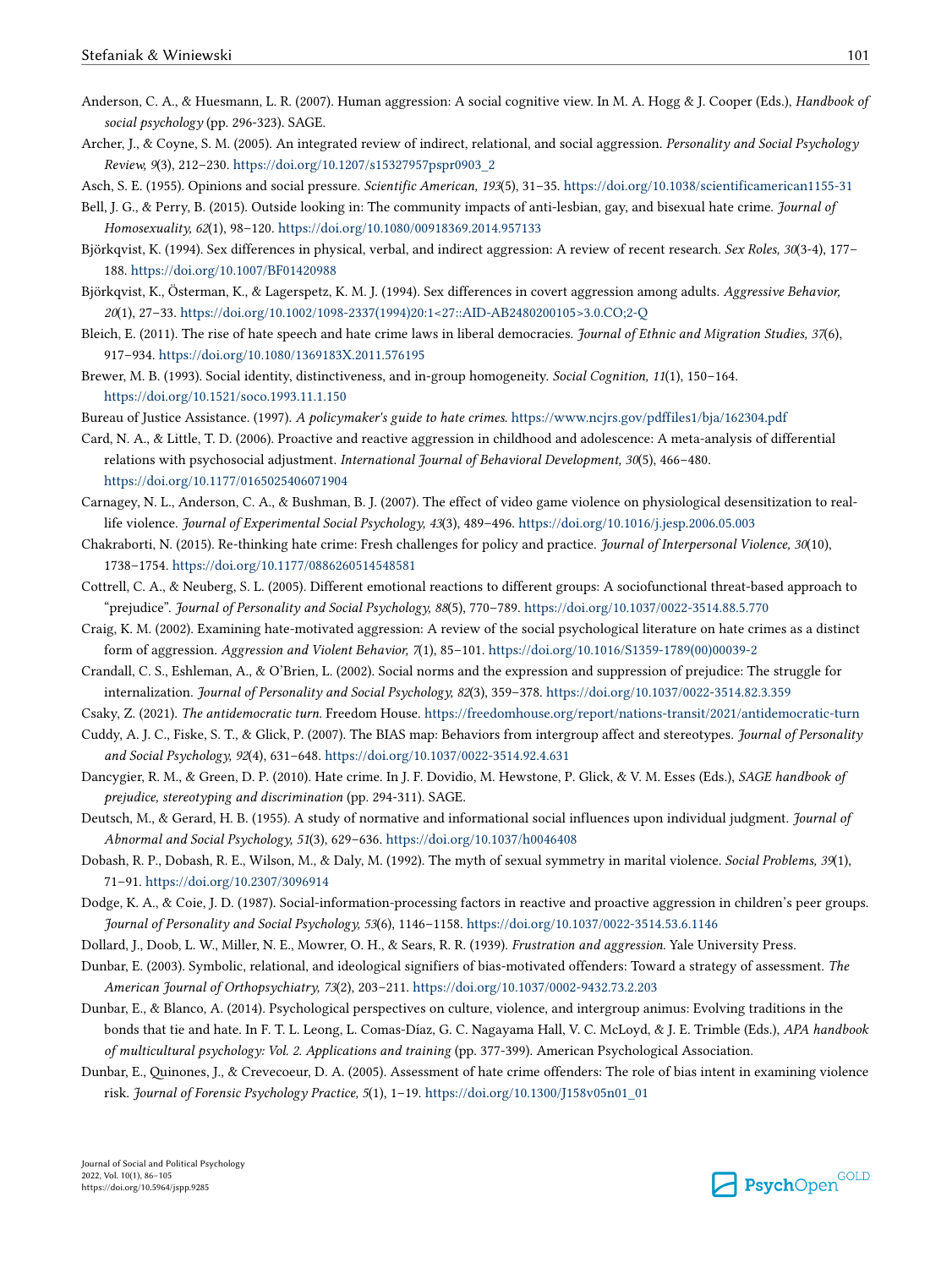- <span id="page-16-0"></span>eMORE. (2017). *An overview on hate crime and hate speech in 9 EU countries: Towards a common approach to prevent and tackle hatred.*  Retrieved from [https://www.rissc.it/wp-content/uploads/2020/06/AN\\_OVERVIEW\\_ON\\_HATE\\_CRIME\\_AND\\_HATE\\_SPEEC.pdf](https://www.rissc.it/wp-content/uploads/2020/06/AN_OVERVIEW_ON_HATE_CRIME_AND_HATE_SPEEC.pdf)
- Esses, V. M., Dovidio, J. F., Danso, H. A., Jackson, L. M., & Semenya, A. (2005). *Historical and modern perspectives on group competition*. In C. S. Crandall & M. Schaller (Eds.), *Social psychology of prejudice: Historical and contemporary issues* (pp. 97–115). Lewinian Press.
- FBI. (2018). *Hate crimes*. Retrieved from<https://www.fbi.gov/investigate/civil-rights/hate-crimes>
- Fiske, S. T., Cuddy, A. J. C., Glick, P., & Xu, J. (2002). A model of (often mixed) stereotype content: Competence and warmth respectively follow from perceived status and competition. *Journal of Personality and Social Psychology, 82*(6), 878–902. <https://doi.org/10.1037/0022-3514.82.6.878>
- Fite, P. J., Raine, A., Stouthamer-Loeber, M., Loeber, R., & Pardini, D. A. (2010). Reactive and proactive aggression in adolescent males: Examining differential outcomes 10 years later in early adulthood. *Criminal Justice and Behavior, 37*(2), 141–157. <https://doi.org/10.1177/0093854809353051>
- Franklin, K. (2000). Antigay behaviors among young adults: Prevalence, patterns, and motivators in a noncriminal population. *Journal of Interpersonal Violence, 15*(4), 339–362.<https://doi.org/10.1177/088626000015004001>
- Frieze, I. H. (2005). Female violence against intimate partners: An introduction. *Psychology of Women Quarterly, 29*(3), 229–237. <https://doi.org/10.1111/j.1471-6402.2005.00217.x>

Garland, J., & Rowe, M. (2001). *Racism and anti-racism in football*. Palgrave Macmillan.

Garland, J., & Treadwell, J. (2010). *'No surrender to the Taliban!' Football hooliganism, Islamophobia and the rise of the English Defence League* [Paper presentation]. 2010 Annual British Society of Criminology Conference: "Human Rights, Human Wrongs: Dilemmas and Diversity in Criminology", University of Leicester, Leicester, United Kingdom. [https://openresearch.surrey.ac.uk/esploro/outputs/conferencePresentation/No-Surrender-to-the-Taliban-Football-Hooliganism-](https://openresearch.surrey.ac.uk/esploro/outputs/conferencePresentation/No-Surrender-to-the-Taliban-Football-Hooliganism-Islamophobia-and-the-Rise-of-the-English-Defence-League/99514867602346)

[Islamophobia-and-the-Rise-of-the-English-Defence-League/99514867602346](https://openresearch.surrey.ac.uk/esploro/outputs/conferencePresentation/No-Surrender-to-the-Taliban-Football-Hooliganism-Islamophobia-and-the-Rise-of-the-English-Defence-League/99514867602346)

- Gerstenfeld, P. B. (2017). *Hate crimes: Causes, controls, and controversies* (4th ed.). SAGE.
- Glick, P. (2002). Sacrificial lambs dressed in wolves' clothing: Envious prejudice, ideology, and the scapegoating of Jews. In L. S. Newman & R. Erber (Ed.), *Understanding genocide: The social psychology of the Holocaust* (pp. 113-142). Oxford University Press.
- Górska, P., Budziszewska, M., Knut, P., & Łada, P. (2016). *Raport o Polsce: Homofobiczne i transfobiczne przestępstwa z nienawiści a wymiar sprawiedliwości* [Report on Poland: Homophobic and transphobic hate crime and the justice system]. Kampania Przeciw Homofobii.
- Green, D. P., Abelson, R. P., & Garnett, M. (1999). *The distinctive political views of hate-crime perpetrators and white supremacists*. In D. A. Prentice & D. T. Miller (Eds.), *Cultural divides: Understanding and overcoming group conflict* (pp. 429–464). Russell Sage Foundation.
- Green, D. P., Glaser, J., & Rich, A. (1998). From lynching to gay bashing: The elusive connection between economic conditions and hate crime. *Journal of Personality and Social Psychology, 75*(1), 82–92.<https://doi.org/10.1037/0022-3514.75.1.82>
- Green, D. P., McFalls, L. H., & Smith, J. K. (2001). Hate crime: An emergent research agenda. *Annual Review of Sociology, 27*(1), 479– 504. <https://doi.org/10.1146/annurev.soc.27.1.479>
- Green, D. P., & Rich, A. (1998). White supremacist activity and cross burnings in North Carolina. *Journal of Quantitative Criminology, 14*(3), 263–282.<https://doi.org/10.1023/A:1023082329639>
- Gudaszewski, G. (2015). *Struktura narodowo-etniczna, językowa i wyznaniowa ludności Polski* [The ethno-national, linguistic, and religious structure of the Polish population]. Statistics Poland.
- Harff, B. (2003). No lessons learned from the Holocaust? Assessing risks of genocide and political mass murder since 1955. *The American Political Science Review, 97*(1), 57–73.<https://doi.org/10.1017/S0003055403000522>
- Haslam, N., & Loughnan, S. (2014). Dehumanization and infrahumanization. *Annual Review of Psychology, 65*(1), 399–423. <https://doi.org/10.1146/annurev-psych-010213-115045>
- Hayes, A. F., & Krippendorff, K. (2007). Answering the call for a standard reliability measure for coding data. *Communication Methods and Measures, 1*(1), 77–89. <https://doi.org/10.1080/19312450709336664>
- Heng, Y. T., Wagner, D. T., Barnes, C. M., & Guarana, C. L. (2018). Archival research: Expanding the methodological toolkit in social psychology. *Journal of Experimental Social Psychology, 78*, 14–22. <https://doi.org/10.1016/j.jesp.2018.04.012>
- Herek, G. M., & Berrill, K. T. (1990). Documenting the victimization of lesbians and gay men: Methodological issues. *Journal of Interpersonal Violence, 5*(3), 301–315. <https://doi.org/10.1177/088626090005003005>

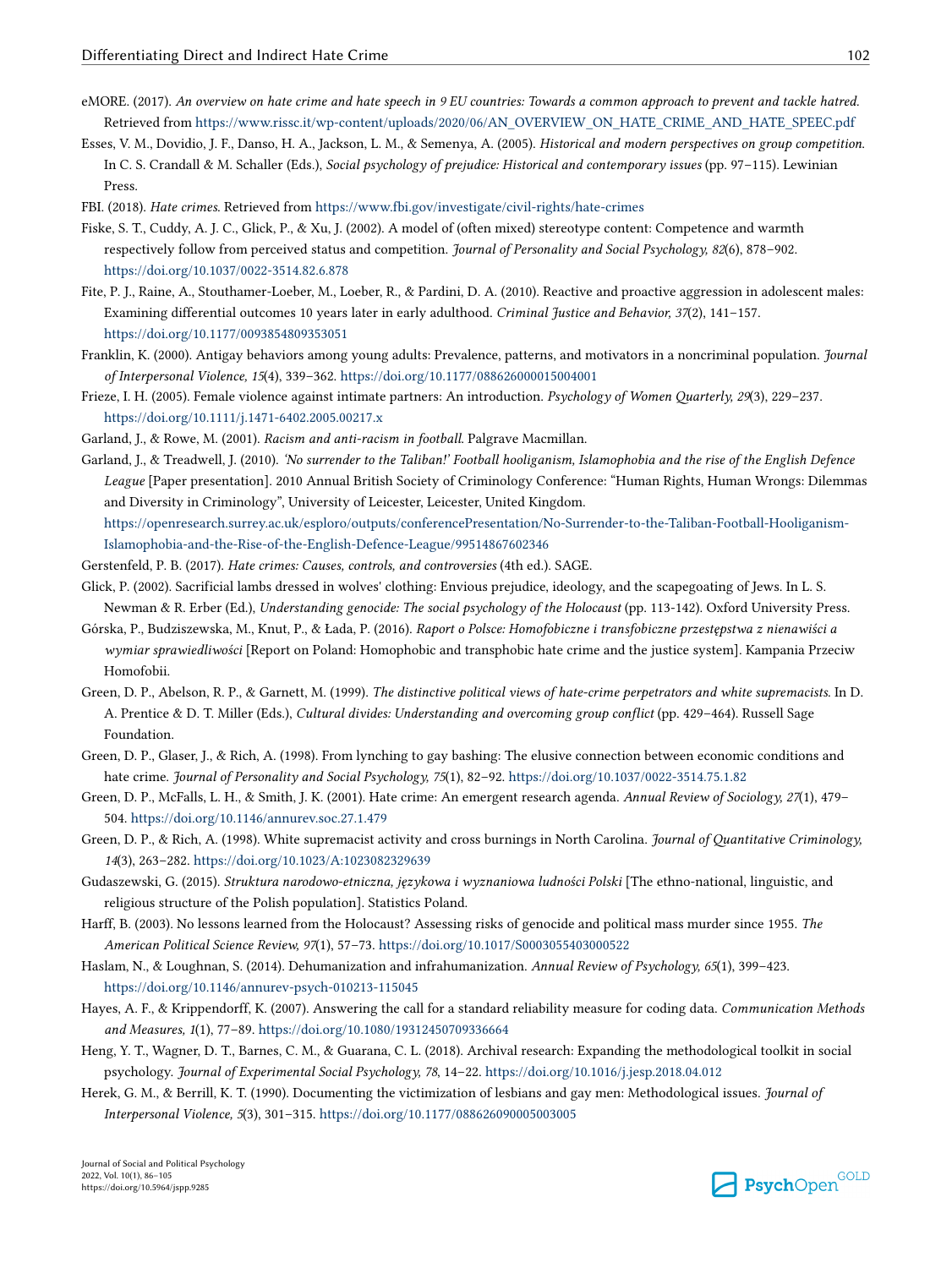- <span id="page-17-0"></span>Herek, G. M., Gillis, J. R., & Cogan, J. C. (1999). Psychological sequelae of hate-crime victimization among lesbian, gay, and bisexual adults. *Journal of Consulting and Clinical Psychology, 67*(6), 945–951.<https://doi.org/10.1037/0022-006X.67.6.945>
- Herek, G. M., Gillis, J. R., Cogan, J. C., & Glunt, E. K. (1997). Hate crime victimization among lesbian, gay, and bisexual adults: Prevalence, psychological correlates, and methodological issues. *Journal of Interpersonal Violence, 12*(2), 195–215. <https://doi.org/10.1177/088626097012002003>
- Hovland, C. I., & Sears, R. R. (1940). Minor studies of aggression: VI. Correlation of lynchings with economic indices. *The Journal of Psychology, 9*(2), 301–310.<https://doi.org/10.1080/00223980.1940.9917696>

Hox, J. J., Moerbeek, M., & Van de Schoot, R. (2017). *Multilevel analysis: Techniques and applications*. Routledge.

- Hubbard, J. A., McAuliffe, M. D., Morrow, M. T., & Romano, L. J. (2010). Reactive and proactive aggression in childhood and adolescence: Precursors, outcomes, processes, experiences, and measurement. *Journal of Personality, 78*(1), 95–118. <https://doi.org/10.1111/j.1467-6494.2009.00610.x>
- Iganski, P. (2001). Hate crimes hurt more. *The American Behavioral Scientist, 45*(4), 626–638. <https://doi.org/10.1177/0002764201045004006>
- Iganski, P. (2011). *Racist violence in Europe.* European Network against Racism.
- Iganski, P., & Lagou, S. (2015). Hate crimes hurt some more than others: Implications for the just sentencing of offenders. *Journal of Interpersonal Violence, 30*(10), 1696–1718. <https://doi.org/10.1177/0886260514548584>
- James, J., Higgs, T., & Langevin, S. (2020). Reactive and proactive aggression in sexual homicide offenders. *Journal of Criminal Justice, 71*, Article 101728.<https://doi.org/10.1016/j.jcrimjus.2020.101728>
- Johnson, M. P. (1995). Patriarchal terrorism and common couple violence: Two forms of violence against women. *Journal of Marriage and Family, 57*(2), 283–294. <https://doi.org/10.2307/353683>
- Johnson, M. P. (2006). Conflict and control: Gender symmetry and asymmetry in domestic violence. *Violence Against Women, 12*(11), 1003–1018. <https://doi.org/10.1177/1077801206293328>
- Johnson, M. P., Leone, J. M., & Xu, Y. (2014). Intimate terrorism and situational couple violence in general surveys: Ex-spouses required. *Violence Against Women, 20*(2), 186–207.<https://doi.org/10.1177/1077801214521324>
- Kazanecki, W. (2015). *Zainteresowanie polityką i poglądy polityczne w latach 1989–2015. Deklaracje ludzi młodych na tle ogółu badanych*  [Interest in politics and political views in 1989-2015: Views of young people as compared to all respondent] (135/2015). Retrieved from [https://www.cbos.pl/SPISKOM.POL/2015/K\\_135\\_15.PDF](https://www.cbos.pl/SPISKOM.POL/2015/K_135_15.PDF)
- Kopstein, J. S., & Wittenberg, J. (2018). *Intimate violence: Anti-Jewish pogroms on the eve of the Holocaust*. Cornell University Press.
- Kornak, M. (2009). *Brunatna księga 1987-2009* [The Brown Book 1987-2009]. Stowarzyszenie "Nigdy Więcej".
- Kornak, M. (2011). *Brunatna księga 2009-2010* [The Brown Book 2009-2010]. Stowarzyszenie "Nigdy Więcej".
- Kornak, M., & Tatar, A. (2013). *Brunatna Księga 2011-2012* [The Brown Book 2011-2012]. Stowarzyszenie "Nigdy Więcej".
- Krueger, A. B., & Pischke, J.-S. (1997). A statistical analysis of crime against foreigners in unified Germany. *The Journal of Human Resources, 32*(1), 182–209.<https://doi.org/10.2307/146245>
- Lagerspetz, K. M., Björkqvist, K., & Peltonen, T. (1988). Is indirect aggression typical of females? Gender differences in aggressiveness in 11- to 12-year-old children. *Aggressive Behavior, 14*(6), 403–414.
- [https://doi.org/10.1002/1098-2337\(1988\)14:6<403::AID-AB2480140602>3.0.CO;2-D](https://doi.org/10.1002/1098-2337(1988)14:6<403::AID-AB2480140602>3.0.CO;2-D)
- Levin, J., & McDevitt, J. (1993). *Hate crimes: The rising tide of bigotry and bloodshed.* Plenum Press.
- LeVine, R. A., & Campbell, D. T. (1972). *Ethnocentrism: Theories of conflict, ethnic attitudes, and group behavior*. Wiley.
- Littman, R., & Paluck, E. L. (2015). The cycle of violence: Understanding individual participation in collective violence. *Political Psychology, 36*(S1), 79–99.<https://doi.org/10.1111/pops.12239>
- Martin, S. E. (1996). Investigating hate crimes: Case characteristics and law enforcement responses. *Justice Quarterly, 13*(3), 455–480. <https://doi.org/10.1080/07418829600093051>
- McDevitt, J., Balboni, J., Garcia, L., & Gu, J. (2001). Consequences for victims: A comparison of bias- and non-bias-motivated assaults. *The American Behavioral Scientist, 45*(4), 697–713. <https://doi.org/10.1177/0002764201045004010>
- McDevitt, J., Levin, J., & Bennett, S. (2002). Hate crime offenders: An expanded typology. *The Journal of Social Issues, 58*(2), 303–317. <https://doi.org/10.1111/1540-4560.00262>
- Messner, S. F., Mchugh, S., & Felson, R. B. (2004). Distinctive characteristics of assaults motivated by bias. *Criminology, 42*(3), 585–618. <https://doi.org/10.1111/j.1745-9125.2004.tb00530.x>

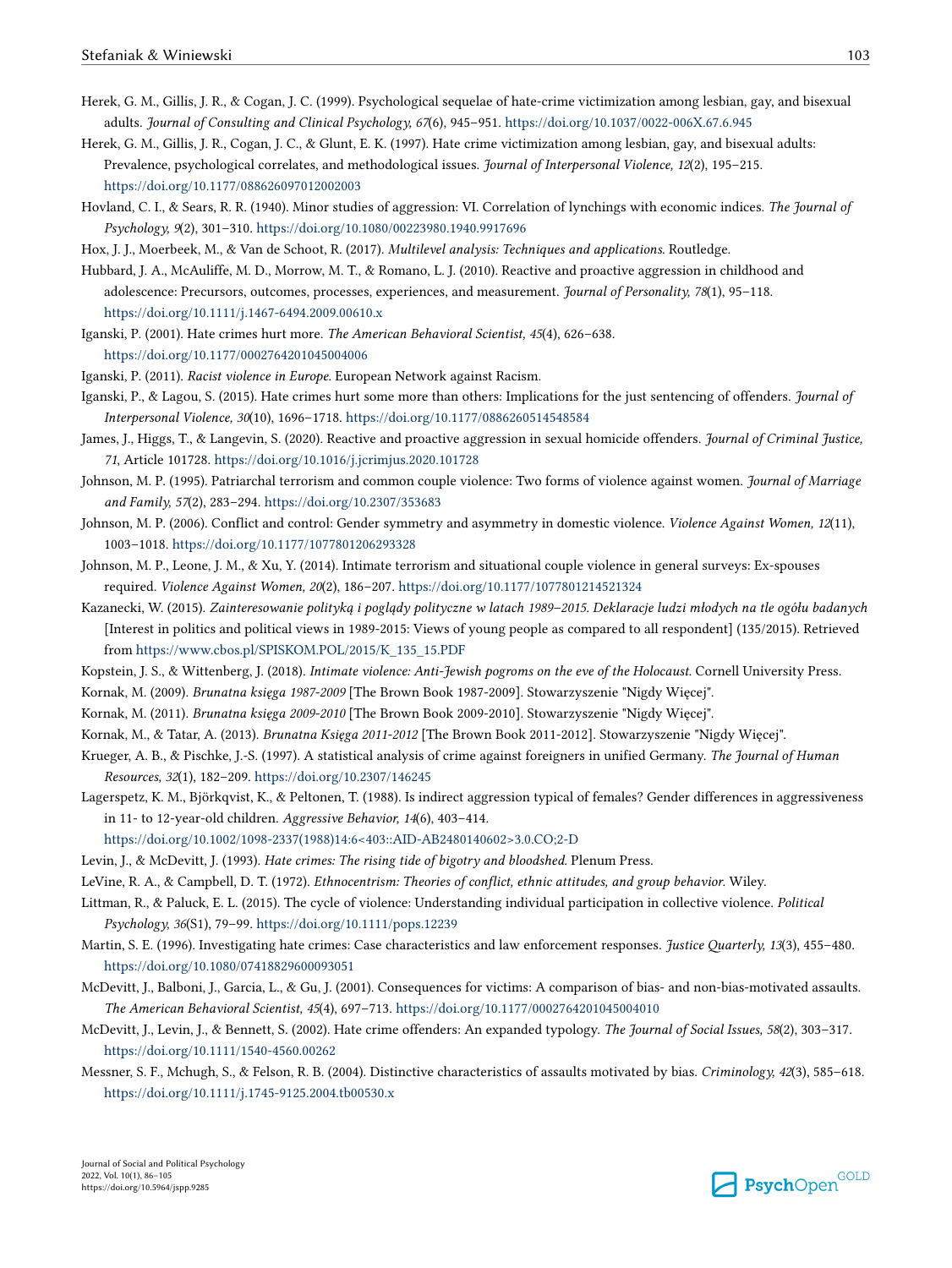- <span id="page-18-0"></span>Milgram, S. (1965). Some conditions of obedience and disobedience to authority. *Human Relations, 18*(1), 57–76. <https://doi.org/10.1177/001872676501800105>
- Mintz, A. (1946). A re-examination of correlations between lynchings and economic indices. *Journal of Abnormal and Social Psychology, 41*(2), 154–160.<https://doi.org/10.1037/h0056837>
- Mulholland, S. E. (2013). White supremacist groups and hate crime. *Public Choice, 157*(1-2), 91–113.

<https://doi.org/10.1007/s11127-012-0045-7>

- Müller, K., & Schwarz, C. (2021). Fanning the flames of hate: Social media and hate crime. *Journal of the European Economic Association, 19*(4), 2131–2167.<https://doi.org/10.1093/jeea/jvaa045>
- Nielsen, C. A. (2013). Stronger than the state? Football hooliganism, political extremism and the Gay Pride Parades in Serbia. *Sport in Society, 16*(8), 1038–1053.<https://doi.org/10.1080/17430437.2013.801221>
- Nolan, J. J., & Akiyama, Y. (1999). An analysis of factors that affect law enforcement participation in hate crime reporting. *Journal of Contemporary Criminal Justice, 15*(1), 111–127. <https://doi.org/10.1177/1043986299015001008>
- Ohlemacher, T. (1994). Public opinion and violence against foreigners in the reunified Germany. *Zeitschrift für Soziologie, 23*(3), 222– 236. <https://doi.org/10.1515/zfsoz-1994-0303>
- Omyla-Rudzka, M. (2019). *Stosunek do innych narodów* [Attitudes toward other nations] (17/2019). Retrieved from [https://cbos.pl/SPISKOM.POL/2019/K\\_017\\_19.PDF](https://cbos.pl/SPISKOM.POL/2019/K_017_19.PDF)
- Pankowski, R., & Kornak, M. (2013). Radical nationalism in Poland: From theory to practice. In R. Melzer & S. Serafin (Eds.), *Rightwing extremism in Europe: Country analyses, counter-strategies and labor-market oriented exit strategies* (pp. 157-168). Friedrich-Ebert-Stiftung.
- Paterson, J., Walters, M. A., Brown, R., & Fearn, H. (2018). *The Sussex hate crime project: Final report*. Retrieved from <https://research.tees.ac.uk/ws/portalfiles/portal/4175549/621941.pdf>
- Pawlęga, M., & Godzisz, P. (2016). *Przestępstwa motywowane nienawiścią: Dylematy, wyzwania, strategie* [Hate-motivated violence: Dilemmas, challenges, strategies]. Stowarzyszenie Interwencji Prawnej i Stowarzyszenie Lambda-Warszawa. Retrieved from <http://www.mowanienawisci.info/wp-content/uploads/2016/10/2016-SIP-Lambda-RiB-KPPMU-Przestepstwa-1.pdf>

Perry, B. (Ed.). (2003). *Hate and bias crime: A reader*. Routledge.

- Petrosino, C. (1999). Connecting the past to the future: Hate crime in America. *Journal of Contemporary Criminal Justice, 15*(1), 22–47. <https://doi.org/10.1177/1043986299015001003>
- Pettigrew, T. F., Christ, O., Wagner, U., Meertens, R. W., Van Dick, R., & Zick, A. (2008). Relative deprivation and intergroup prejudice. *The Journal of Social Issues, 64*(2), 385–401. <https://doi.org/10.1111/j.1540-4560.2008.00567.x>
- Piazza, J. A. (2017). The determinants of domestic right-wing terrorism in the USA: Economic grievance, societal change and political resentment. *Conflict Management and Peace Science, 34*(1), 52–80.<https://doi.org/10.1177/0738894215570429>
- Reicher, S., Haslam, S. A., & Rath, R. (2008). Making a virtue of evil: A five-step social identity model of the development of collective hate. *Social and Personality Psychology Compass, 2*(3), 1313–1344.<https://doi.org/10.1111/j.1751-9004.2008.00113.x>
- Salmivalli, C. (2010). Bullying and the peer group: A review. *Aggression and Violent Behavior, 15*(2), 112–120. <https://doi.org/10.1016/j.avb.2009.08.007>
- Salmivalli, C., & Voeten, M. (2004). Connections between attitudes, group norms, and behaviour in bullying situations. *International Journal of Behavioral Development, 28*(3), 246–258. <https://doi.org/10.1080/01650250344000488>
- Sandholtz, N., Langton, L., & Planty, M. (2013). *Hate crime victimization, 2003-2011*. U.S. Department of Justice, Office of Justice Programs, Bureau of Justice Statistics.
- Satorra, A., & Bentler, P. M. (2010). Ensuring positiveness of the scaled difference Chi-square test statistic. *Psychometrika, 75*(2), 243– 248. <https://doi.org/10.1007/s11336-009-9135-y>
- Sherif, M., Harvey, O. J., White, B. J., Hood, W. R., & Sherif, C. W. (1961). *Intergroup conflict and cooperation: The Robbers Cave experiment*. University Book Exchange.
- Sitzer, P., & Heitmeyer, W. (2008). Right-wing extremist violence among adolescents in Germany. *New Directions for Youth Development, 2008*(119), 169–185.<https://doi.org/10.1002/yd.279>
- Statistics Poland. (2019, March 25). *Stopa bezrobocia rejestrowanego w latach 1990-2021* [Registered unemployment in the years 1990-2019]. Retrieved from

[https://stat.gov.pl/obszary-tematyczne/rynek-pracy/bezrobocie-rejestrowane/stopa-bezrobocia-rejestrowanego-w](https://stat.gov.pl/obszary-tematyczne/rynek-pracy/bezrobocie-rejestrowane/stopa-bezrobocia-rejestrowanego-w-latach-1990-2021,4,1.html)[latach-1990-2021,4,1.html](https://stat.gov.pl/obszary-tematyczne/rynek-pracy/bezrobocie-rejestrowane/stopa-bezrobocia-rejestrowanego-w-latach-1990-2021,4,1.html)